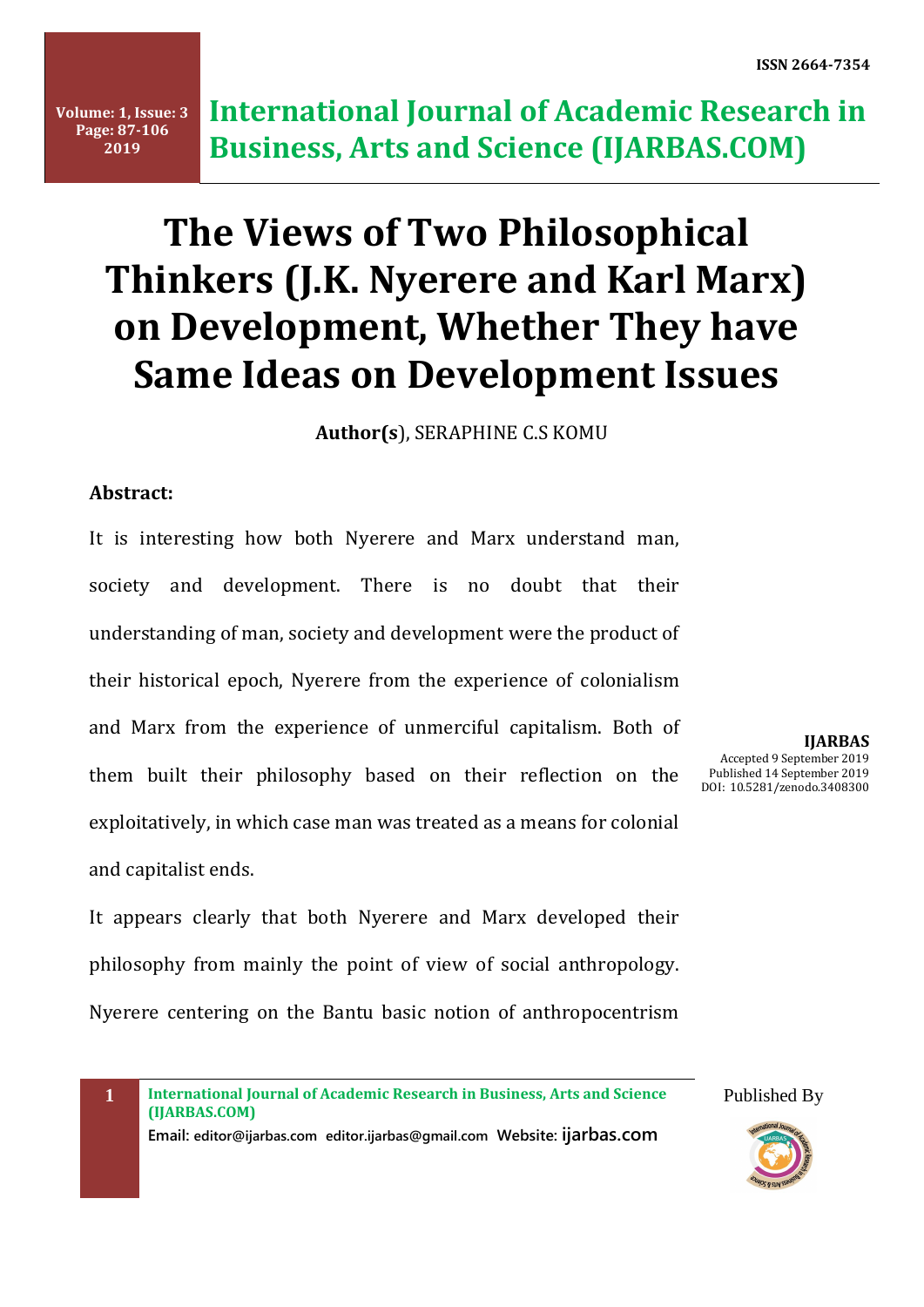while Marx relies heavily on the dialectical materialism. The end of both systems, Ujamaa and Communism, is to free man from exploitation and to build equitable society. In order to achieve this, Nyerere proposes a return to values that held together the African traditional society. Though these values are African by nature, they are universal in essence and are the ideals of the ideal human society. On the other hand, Marx proposes a violent overthrow of capitalism by the proletariat, meaning dictatorship of proletariat.

**Keywords**: Ujamaa, Communism, Family hood, Development, Dialectics,

**2 International Journal of Academic Research in Business, Arts and Science (IJARBAS.COM) Email: editor@ijarbas.com editor.ijarbas@gmail.com Website: ijarbas.com**

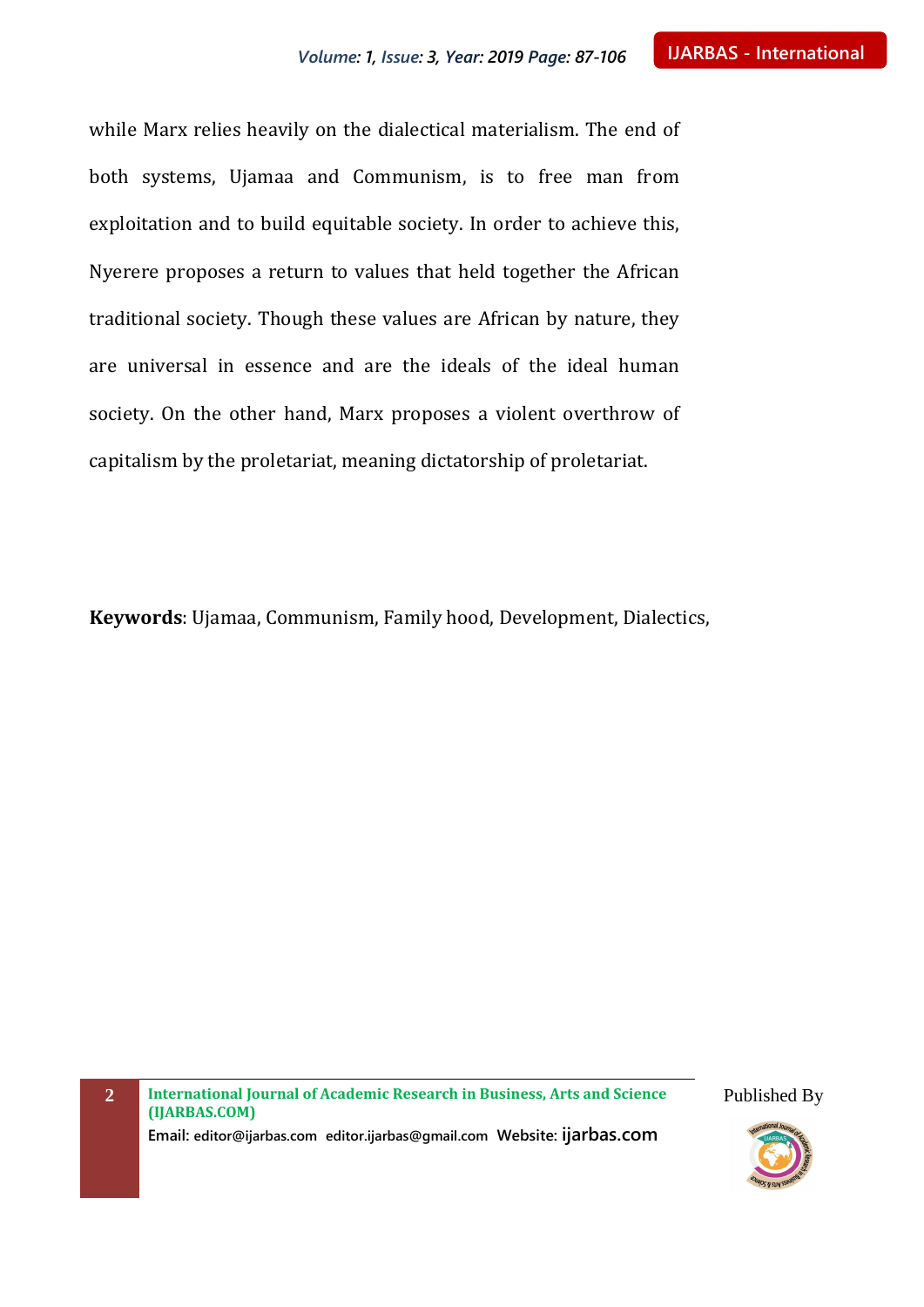About Author

# **Author(s), DEPARTMENT OF PHILOSOPHY AND RELIGIOUS STUDIES ST. AUGUSTINE UNIVERSITY OF TANZANIA (Corresponding Author**) Email: [seraphinekomu@gmail.com](mailto:seraphinekomu@gmail.com) ,

[seraphinekomu@yahoo.com](mailto:seraphinekomu@yahoo.com)

**3 International Journal of Academic Research in Business, Arts and Science (IJARBAS.COM) Email: editor@ijarbas.com editor.ijarbas@gmail.com Website: ijarbas.com**

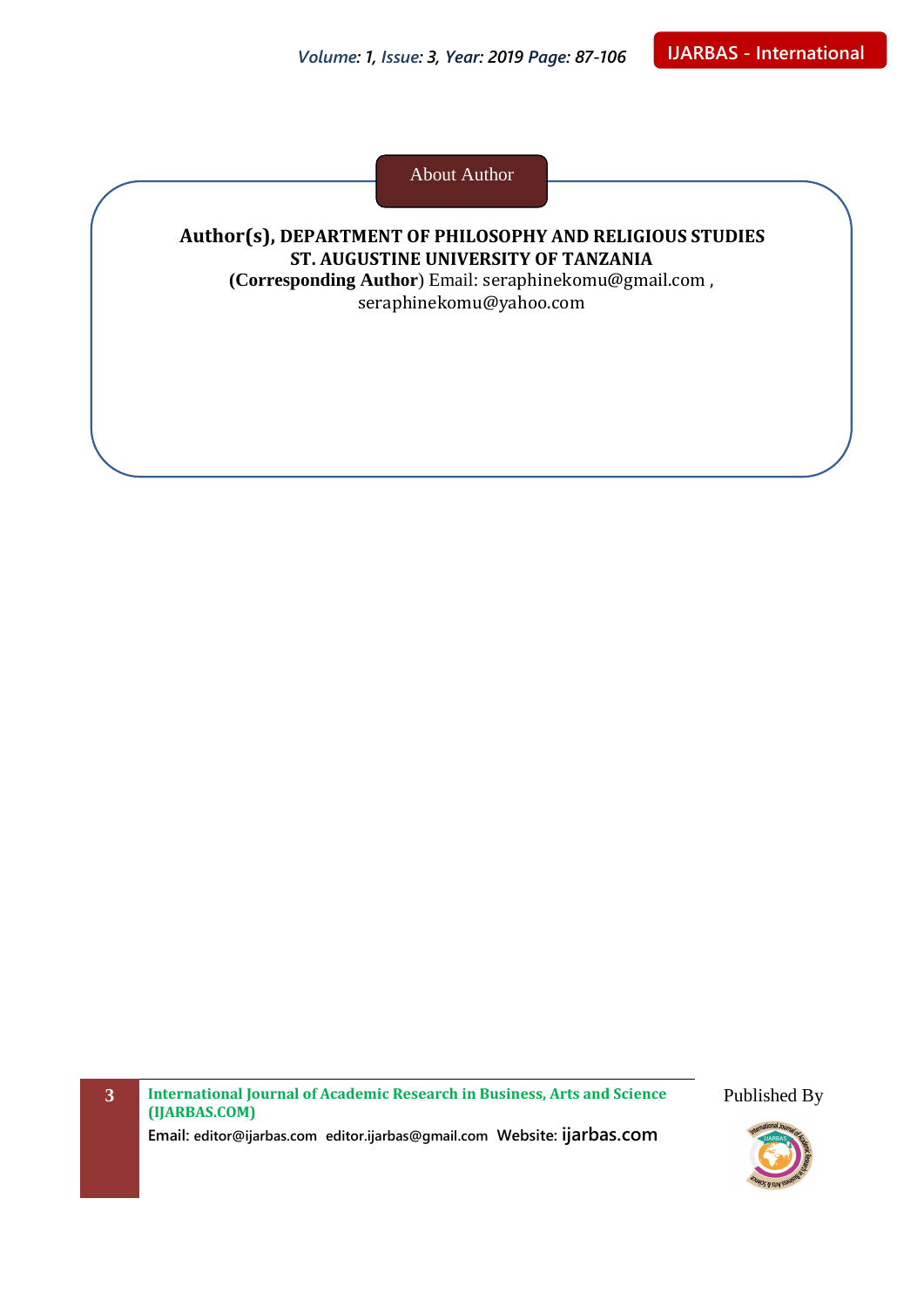#### **Introduction**

Development is a process which man has been trying to realize in his life throughout the history. It is a process which is old as man himself. Man has been discussed by different people especially the political leaders of different countries of the world. Today this discussion is the talk and discussion of the day in the third world countries mostly the African countries. Discussing about development, different people have given their different understandings depending on their backgrounds and many other factors. Among those who have given their understanding of development are Julius Kambarage Nyerere, the first president of the United Republic of Tanzania, and Karl Marx, a German contemporary philosopher. These are the two thinkers whose understanding of development will be considered in this paper. However, some questions arise, how does Nyerere understand development? And what about Marx? What inspired their understandings of development? This work is therefore developed basing on inspiration of the thoughts of these two thinkers.

#### **0.1 Objectives of the Study**

#### *0.1.1 Main objective*

i) The major objective of the study is to discuss on the views of the two philosophical thinkers, J. K. Nyerere and Karl Marx on Development.

#### *0.1.1.1 Specific Objectives*

- a) To explore the Nyerere views on Development
- b) To explain Marx's concept of Development

#### **0.2 Methodology**

Along with the research, the method involved was Qualitative where findings were discussed in the form of descriptions. Analytical method was also applied especially while distinguishing the views of development among the two philosophical thinkers.

#### **1. HISTORICAL BACKGROUND**

Julius Nyerere was born at Butiama, a village near Musoma on the shore of Lake Victoria, in 1922 he was son of chief Nyerere Burite of the Wazanaki. He studied primary school at Musoma and secondary school at Tabora. Later he spent two years at Makerer e College (Uganda) and then he returned to Tabora to teach at St Mary's school. In 1949 he entered Edinburg University and graduated as a master of Arts in 1952. Then Nyerere resumed teaching, this time at a leading school St. Francis Pugu near Dar es salaam. He served in the legislative council.

In July 1954 Nyerere became the founder member of the Tanganyika African National Union (TANU) and he was elected as the president of this nationalist party. Faced with the choice of



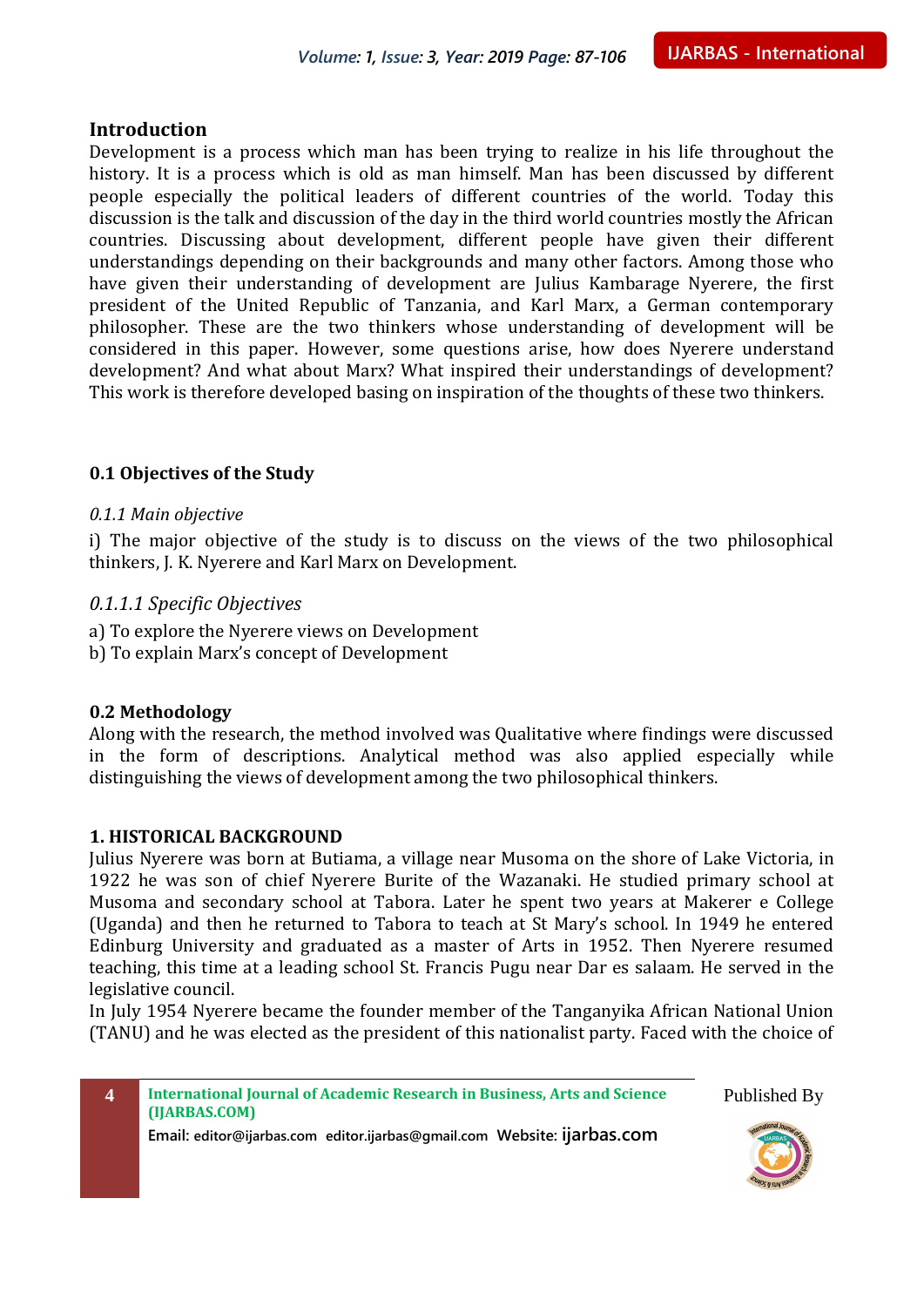teaching or politics in 1955 he chose the later. He accepted a further nomination to the legislative in 1957.

In 1955 Julius Nyerere addressed the Trusteeship council of the united Nations in the New York and in 1956 he spoke to the forth committee, returning to New York in the following year, he addressed the Trusteeship council once again.

Julius Nyerere was elected as a member of parliament in Tanganyika's first election in 1958 and was returned unopposed in the second general election in 1960. In 1961 Tanganyika became independent and six weeks later Nyerere resigned the partnership in order to bridge a possible gap between the nationalistic movement and the elected government of the new nation. In April 1964 Julius Nyerere was a signatory to the union of Tanganyika and Zanzibar and he became the president of New United Republic of Tanganyika and Zanzibar, later renamed Tanzania. Nyerere served the United Republic of Tanzania for almost twenty-four years. He died in 1999.<sup>1</sup>

#### *1.1 The independence of Tanganyika*

Tanganyika got her independence in 1961 under mwalimu Julius Nyerere. He knew the aim of demanding Tanganyika's independence. He tried to find various ways to attain his goal. Mwalimu Nyerere wanted his leaders to be responsible and honest. It was a big challenge to his fellow leaders, ": to be a honest and wise leader in a poor country like Tanzania"<sup>2</sup>

He was thinking about which system could be better for him to unite all people of Tanganyika with one policy for the whole Tanganyika. He decided to choose the policy that is called socialism and self-reliance.

Tanzania set out to escape both capitalism of colonial economy and the Marxian model. Nyerere hoped to call up ancient African communal traditions of mutual self – help. Among other things he nationalized the banks and other foreign firms and he tried to reduce the country's dependence on international trade, dependent theory which was popular between 1960s'and 1970s, the centerpiece of Nyerere's economic plan was the idea of communal villages called ujamaa villages from Swahili word of community. Since most Tanzanians had lived in small and scattered hamlets, the villagization program had a long aimed short term aim. In the short run it was designed to bring people together so they could better enjoy educational, medical and social services and where the government agents could regulate their farming. In long run, it aimed at voluntary collectivization of agriculture with genuine communal farming.<sup>3</sup>

 $\overline{a}$ 

**Email: editor@ijarbas.com editor.ijarbas@gmail.com Website: ijarbas.com**



<sup>1</sup> J. K NYERERE, On socialism,V-VI

 $2^{\circ}$  C. NIKATA, On socialism and self reliance, 59

<sup>3</sup> P. BOHANNAN – P. CURTIN, Africa and Africans, 390-391

**<sup>5</sup> International Journal of Academic Research in Business, Arts and Science (IJARBAS.COM)**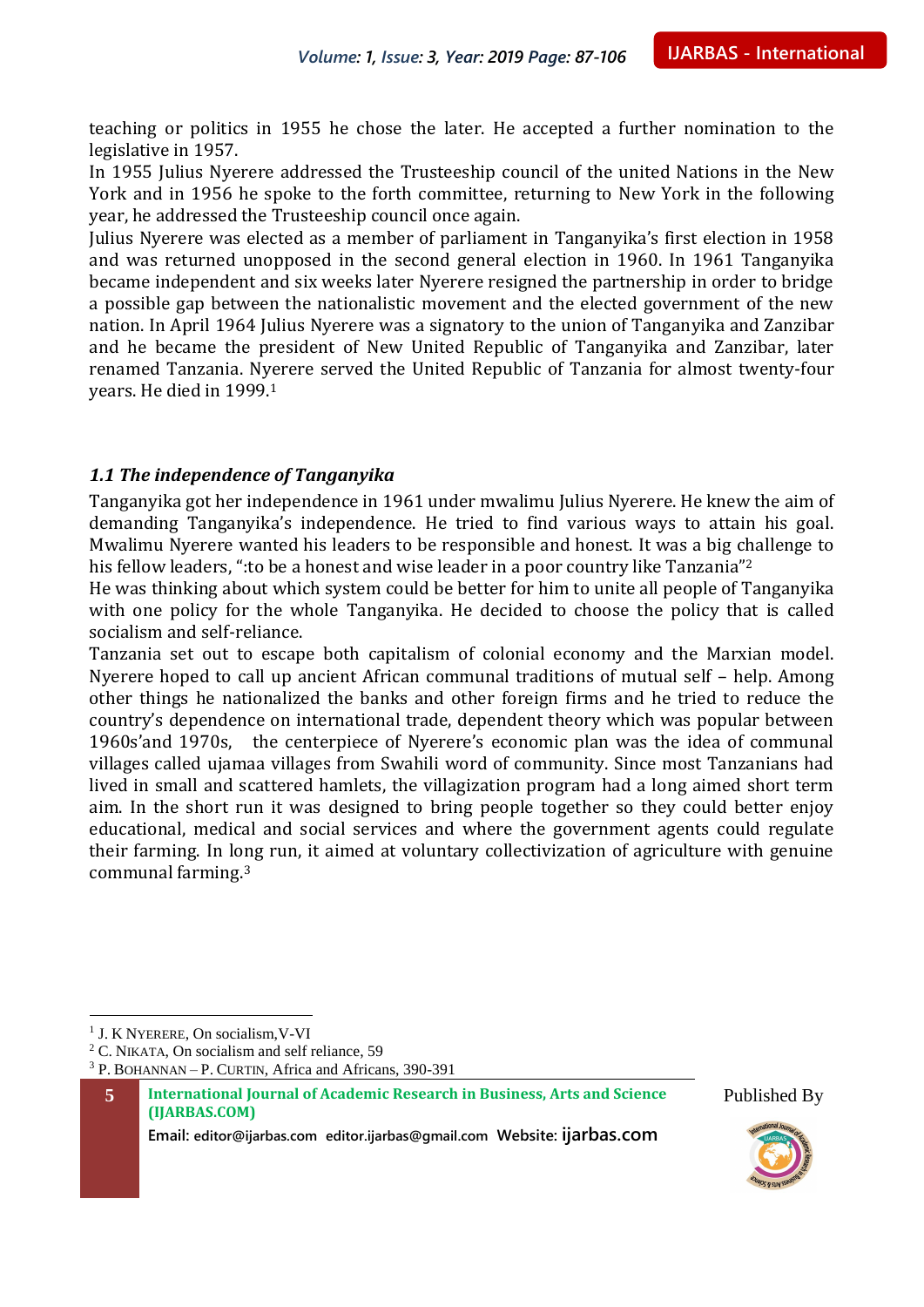By looking to his political philosophy, Nyerere wanted to form a democratic type of government. From this is where he got the idea of leadership, how to find a good leader and qualities of leadership according to his political philosophy, socialism and self-reliance. The major characteristics of idea of socialism which means common ownership of major means of production under the control of central government, sharing and equality and service for all. This is the major characteristic of his idea of leadership.

#### *1.2 Qualities of a leader*

In electing someone as president or other post of leadership in the country, people should ask themselves, what kind of leader is needed in the country? What kind of question should the concern party and other party members be asking themselves about the person whom they hope will be next bearers and for whom they will elect?

Linked with those questions is the matter of leadership ethics. For among the absolutely essentially attributes in good leader at every level but especially at the top level is that he/she be a person of integrity, of principle and who respect the equal humanity of all others regardless of their wealth, religion, race, sex or differing opinions.<sup>4</sup>

He suggested that a good leader is the one who works for common good. By so doing TANU introduced the so called leadership code in 1967. This was for all its leaders, including ministers who were to report regularly to the president on their wealth and income. The code was very strictly and restrictive. It was designed to prevent leaders along with their spouses from misusing the public wealth. In other words, it required that leaders to choose between being leaders and making money for themselves or their families.

The leader needs to be a person who wants to be a leader of the country because of what he/she can do for the country not what he/she can get from the country.

It is an onerous responsibility and a heavy burden does he see it that way? Does he realize that it is inconsistent with becoming rich or conducting private business? Is he/she prepared for all his/her personal as well as his/her policy action to be watched and to be criticized?<sup>5</sup>

A candidate or leader of all levels need to be a person of proven honesty. The leader of all levels need to be a person of proven honest. The leader in a particular needs a person who recognizes the temptations of power and who welcomes requirements of openness and accountability as being of help to himself and others in resisting temptations.

We should not get any one perfect for such a demanding position as that of president of our country. Let us at least try to get a person of honest, loyalty to our country and its people and commitment to carry out responsibilities with which he/she is entrusted without fear or favor  $6$ 

There are other qualifications, which also need to be considered when we are making a choice of leader. The leader must be a person who can take decisions, including those which many





 $\overline{a}$ 4 J. K NYERERE, Our leadership and the destiny of Tanzania, 15

<sup>&</sup>lt;sup>5</sup> J. K. NYERERE, Our leadership and destiny, 16

<sup>6</sup> J. K NYERERE, Our leadership destiny, 16

**<sup>6</sup> International Journal of Academic Research in Business, Arts and Science (IJARBAS.COM)**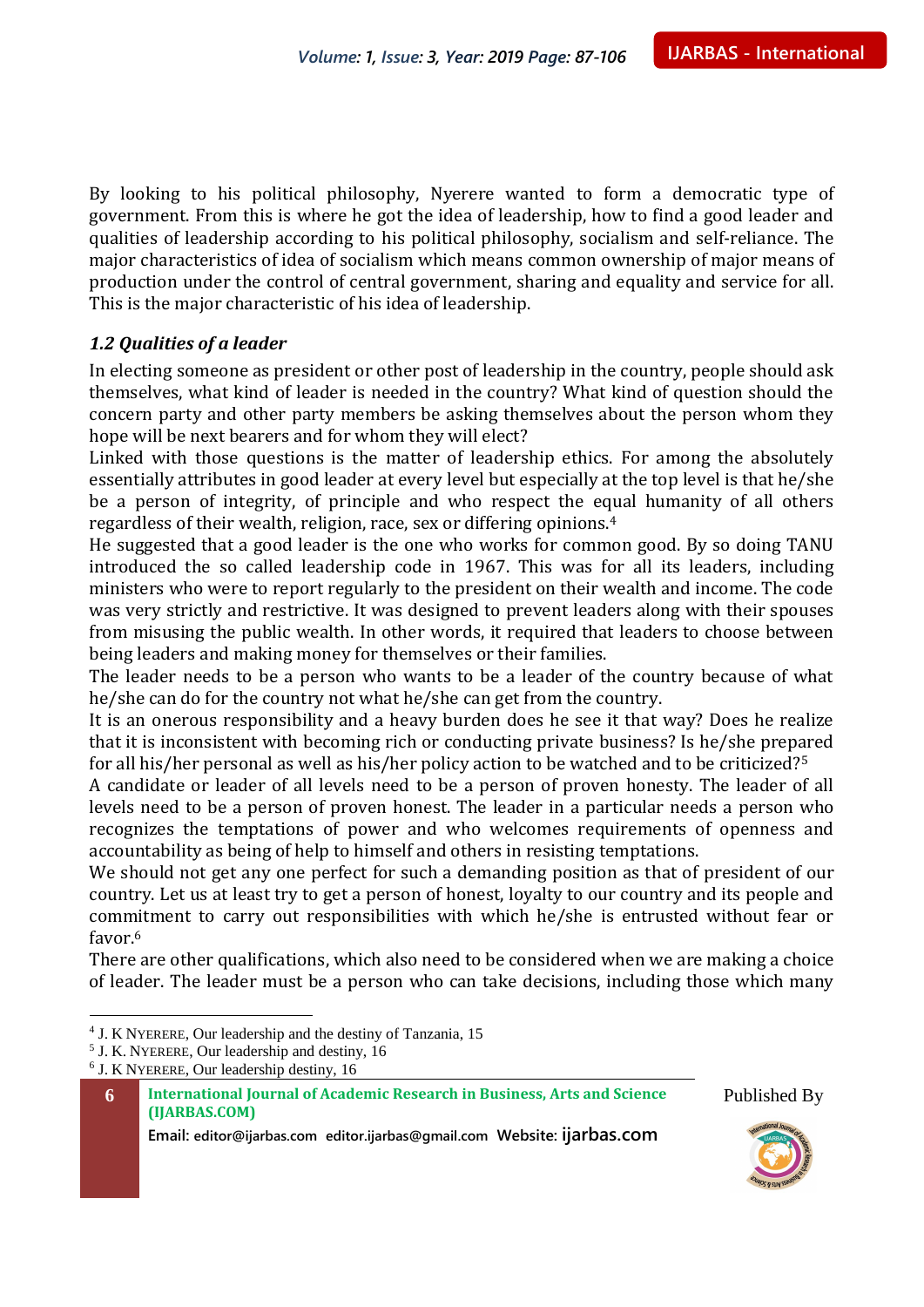and among them possibly his longtime friends will not like. This ability comes second after requirement for integrity. Indeed, without an ability to take decisions, his/her personal honest will be undermined by corruption around him or her. A president's decision is almost always difficulty; his/her ministers or officials can make easier ones. And failure to decide is itself a decision, quite frequently refusing to make decision is worse than making the one which time will prove to have been wrong. "For absence of any decision leads to confusion and opens doors to the exploitation by crooks."<sup>7</sup>

The leader must be able to lead the country. He is not there simply to execute popular demands if he/she recognizes or believes that the consequences could be disastrous for the people or for the independence of the country. Yet he is responsible to the people, he needs their confidence and their support. Therefore, he must be able and willing to explain his decision openly, clearly and directly to the people especially when they are unpopular. He needs to be able to inspire the people, who need to trust and support for a united Tanzanian effort to overcome difficulties.

What manner of man is he? As well as being a man of integrity, is he able to judge a person for what he/she does and not by what he/she looks like, what tribe or race he/she belongs to or where in Tanzania a person come from? Is able to make distinction between his personal from religious beliefs and his position as a leader of secular state, which respects all religions and uphold religious freedom? Is he able to disagree with his own religious authorities if the national needs arise? Does he understand the importance of rule of the law and upholding the democracy of all citizens? A leader is a person who must get rid of all prejudices in his decision or judgment with basing any side.<sup>8</sup>

Therefore, the leader needs to be a person of complete honesty and integrity, capable, strong, firm, and with straight forward principles, which he can explain and defend logically. They should not be masters but the servant of all people of Tanzania. The contentment of his men is a fundamental matter upon which all discipline and efficiently rests. It is inextricably bound up with good administration and therefore good leadership. Nyerere puts more emphasis by saying, "most of all he must be a Tanzanian, committed to the people and serving all the people of Tanzania and of Africa."<sup>9</sup>

#### *1.3 The presidential candidate procedure*

After having seen the qualities of the aspirant for presidency, let us review what Nyerere is also suggesting for the procedures for nominating the candidate for presidency.

During mono-party system, Tanzania had another procedure for nominating the aspirant for the presidency after being nominated by the National Executive Committee, after being recommended by the central committee without any opponent."<sup>10</sup> The same procedure was

 $\overline{a}$ 





<sup>&</sup>lt;sup>7</sup>J. K, NYERERE, Our leadership and destiny, 17

<sup>8</sup> Ibid., 7

<sup>&</sup>lt;sup>9</sup> J. K, NYERERE, Our leadership and destiny, 17 <sup>10</sup> Ibid., 11

**<sup>7</sup> International Journal of Academic Research in Business, Arts and Science (IJARBAS.COM)**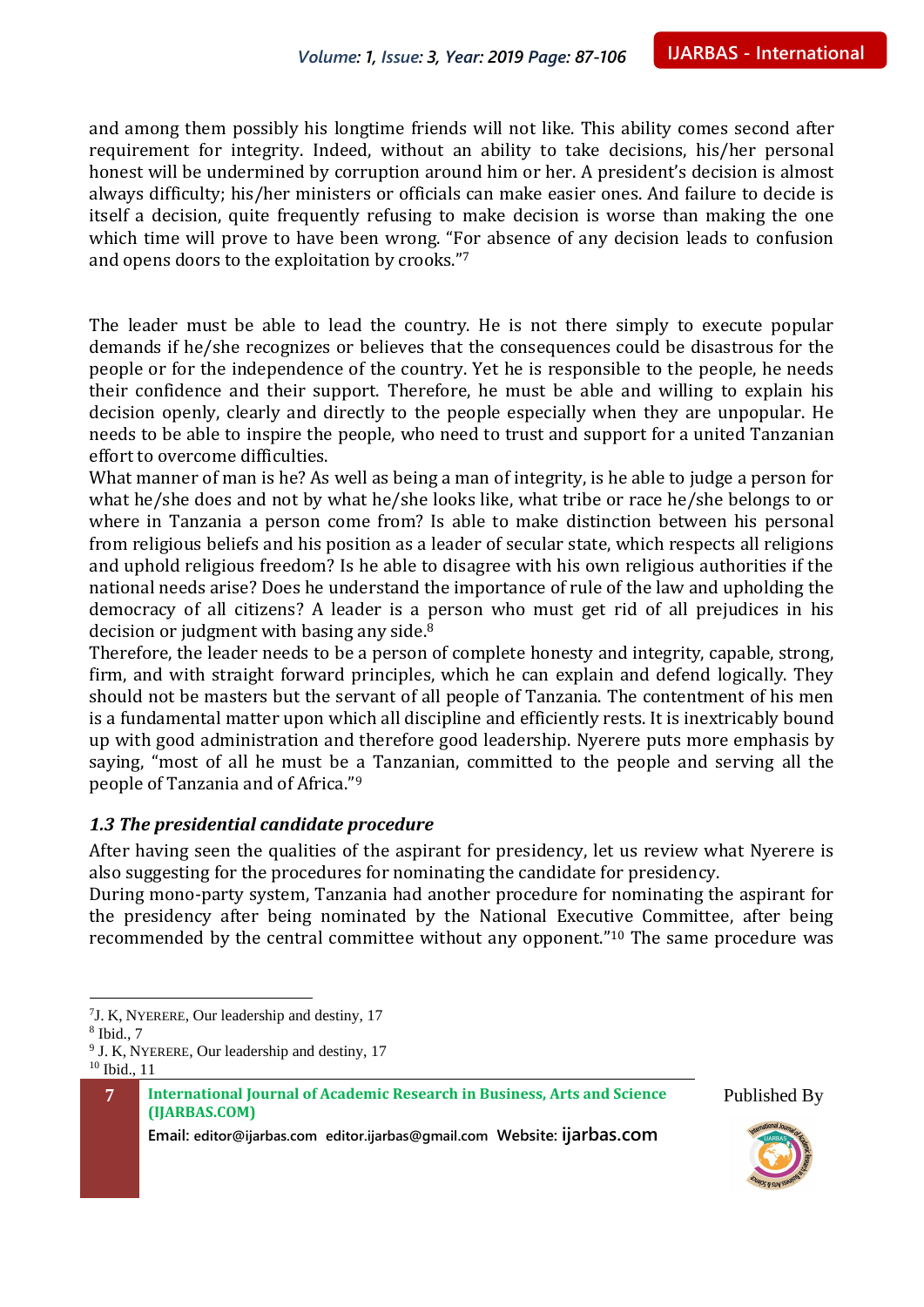used in nominating Alli Hassan Mwinyi the second president of United Republic of Tanzania for he was the only aspirant for the presidency.

Tanzania is facing new political system from mono-party to multiparty system. By so doing, Nyerere suggests some procedures in scrutinizing presidential candidates in order to cope with the existing political system.

Nyerere sees the present situation as covered with high competition and great challenges from the opposition political parties. He sees that it is high time to give ground to the member to give out their opinion about their president to be. So the procedure should allow the keen aspirants to compete openly.

Nyerere suggests that the procedure should start by including all members to participate by using their committee such as central committee, the national executive and party congress. This committee will act as the representative of all members of the party. This is due to the difficulties to collect views and opinion of all members of the whole country. The central committee, the national executive committee and congress party have the task to register names of aspirants to the position of candidate for the presidency. "It is procedure which involves getting support from a good number of party members."<sup>11</sup>

The proposed names should be sent to the secretary general of the party and they will be submitted to the central committee. Only five names will be taken and the national committee must recommend them for the submission to the congress.

However, the aspirants should present themselves to the members. The members are to air out their views concerning the aspirants who are suitable for the presidential candidate. The local election of party starts seeking views of its members before making any decision. "The party must not hesitate to work out a procedure which will involve its members on the issue before national meetings make their final decision."<sup>12</sup>

From five names of the aspirants for the presidency, the congress by secret ballot will elect the CCM presidential candidate. After having seen the procedure of the one who is the presidential candidate of CCM party, let us now see the process of getting a leader in Tanzania.

#### **2. MWL J.K NYERERE'S CONCEPT OF DEVELOPMENT**

Nyerere's political philosophy is rooted and centered in his ujamaa philosophy. Ujamaa is translated as family hood. Nyerere uses this term to mean African socialism, meaning stressing that sense of Africanness. We can find this in Nyerere's famous paper entitled, Ujamaa; the basis of African socialism. In this paper, Nyerere defines "ujamaa as an attitude of mind."<sup>13</sup> It is the attitude that one has towards wealth rather than possession or nonpossession of wealth. According to Nyerere, it is the socialistic attitude of mind that

 $\overline{a}$ 

<sup>13</sup> J. K NYERERE, Freedom and unity, 162

**8 International Journal of Academic Research in Business, Arts and Science (IJARBAS.COM)**





 $11$  Ibid.,  $12$ 

<sup>&</sup>lt;sup>12</sup> J. K, NYERERE, Our leadership and destiny, 90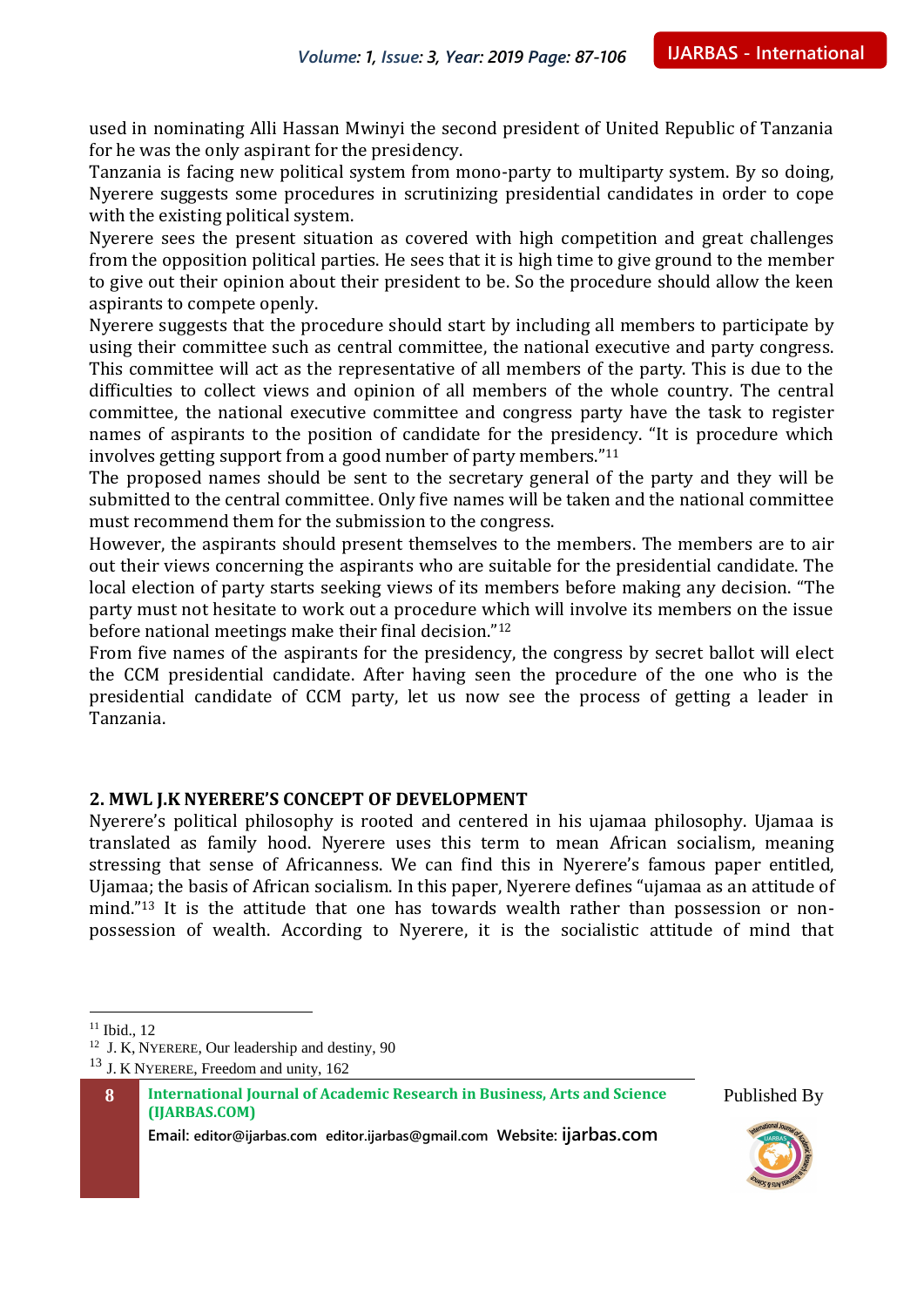differentiates a socialistic society from a non-socialistic and a socialistic person from a nonsocialist.<sup>14</sup>

In building his political philosophy, Nyerere reflects on African traditional society. He focuses on the basic principles or assumptions that guided life in that society and uses them to build a modern society based on concept of ujamaa. Based on this as English and Kalumba explains, Nyerere identifies three principles or assumptions that guided life in African traditional society. There are respect, equality, and man as a worker.<sup>15</sup>

#### *2.1 On his anthropological understanding of man*

Nyerere's understanding of man is drawn from the three basic assumptions that underlie his philosophy. First of all, Nyerere perceives man as a member of a family. Secondly he sees man as respectable with regard to the age, he sees age as one of the determining factor as far as respect is concerned, third he perceives man as an equal being and forth man as a worker.<sup>16</sup> This is clearly seen in his works such as freedom and unity and freedom and development.

Starting with respect, Nyerere draws from traditional society's ways of life upon which he builds one of the grounds of his social philosophy, Ujamaa.

To illustrate his point, he points out the case of rich elders as he says: "The wealth itself gave him neither power nor prestige. The respect paid to him by the young was his because he was older than they, and had served his community longer, and the poor elder enjoyed as much respect in our society as the rich elder." 17

With regards to the question of equality, Nyerere referring to African traditional society says; the word 'man' to a socialist means man to mean all human beings. Male and female; black, white, educated and uneducated, wise and ignorant, strong and weak, all these, and all other distinctions between human beings, are irrelevant to the fact that all members of the society, all human beings who are its purpose are equal. $18$ 

Equality as perceived by Nyerere following the pattern of African traditional thoughts, entails absence of domination and exploitation of one person by another. Thus all members of the African traditional society had equal rights. However, Nyerere adds that, "equality on the other hand, demand positive actions; it requires differentiation between men because of their inequalities."<sup>19</sup> Nyerere would give an example of a one-armed man and an active young man and say, to speak of equality between these two persons if they have to dig ten acres of fertile land using a hoe, is to make mockery of equality.<sup>20</sup> He concludes that there is no absolute and simple rule or criteria that can be easily applied everywhere and to all aspects of life in

 $\overline{a}$ 





<sup>&</sup>lt;sup>14</sup> Cf. J. K NYERERE, Freedom and unity, 162

<sup>15</sup> Cf. P. ENGLISH – K.M KALUMBA, African Philosophy, 296-299

<sup>&</sup>lt;sup>16</sup> Cf. J. K NYERERE, Freedom and Unity, 164

<sup>&</sup>lt;sup>17</sup> Cf. J. K NYERERE, Freedom and Unity, 165

<sup>18</sup> J. K NYERERE, Nyerere on socialism, 30

<sup>&</sup>lt;sup>19</sup> J. K NYERERE, Freedom and Unity, 15

<sup>20</sup> Ibid., 15

**<sup>9</sup> International Journal of Academic Research in Business, Arts and Science (IJARBAS.COM)**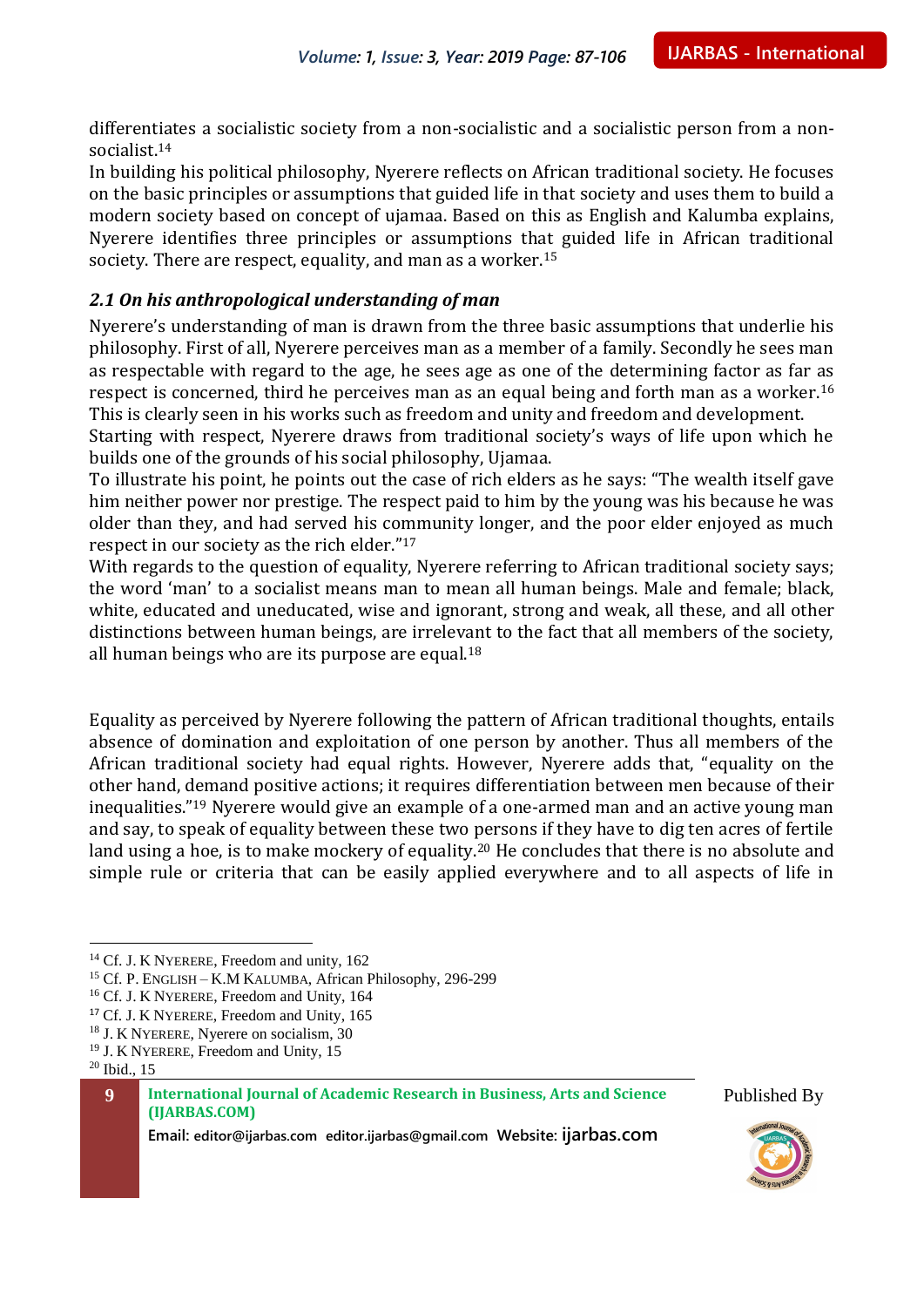relation to equality.<sup>21</sup> With regards to African situation, Nyerere calls for a return to traditional values.

Man as a worker is another important point in Nyerere's understanding of man. In reflecting on the African traditional society, Nyerere found that, everybody was a worker in the sense that there were no employers, loiters or idlers. Everybody was an employee of the society.

Not only was the capitalist or the landed exploiter unknown to traditional African society, but we did not have that other form of modern parasite, the loiters, or idler, who accepts the hospitality of society as his right but gives nothing in return. Capitalistic exploitation was impossible. Loitering was an unthinkable disgrace.<sup>22</sup>

According to Nyerere, everyone has to work especially those with the ability to work. Participation in works according to him, contributes to human dignity. This is well illustrated in the following public slogans; "utu ni kazi"(humanity is work); "uhai ni kazi"(living is working). Nyerere then adds that we have to re-acquire this value of work in modern African society.<sup>23</sup> Nyerere calls for the modern society to take the example of the traditional society where man was really a worker.<sup>24</sup> The phenomena of work was so important in such a way that even guests were required to work. This is clearly expressed in Swahili saying, "mgeni siku mbili, siku ya tatu mpe jembe<sup>"25</sup> (treat your guest as a guest for two days; on the third give him a hoe).

#### *2.2 On his understanding of the society*

Nyerere's understanding of society is another result of his reflection on the African traditional society. Reflecting on traditional society, Nyerere comes to the presupposition that African family life was everywhere based on certain practices and attitudes that together meant basic equality, freedom and unity.<sup>26</sup> Also as pointed out before, there was an attitude of mutual respect and obligation that bound the members together. This might be described as love. These attitudes and practices created the attitude of togetherness and sense of belonging. Consequently, harmony and equality were the characteristic features of the traditional society.<sup>27</sup>

From his understanding of traditional society, he extracts elements that though African in character, they are universal in essence and content. And from it he builds a social philosophy known as Ujamaa. So for Nyerere Ujamaa is a revised version of the principles that governed traditional African society whereby man was the justification of the society as he says: "the principles which worked in this one case are equally valid for larger societies because, however large it is, men are always the purpose and justification of society."<sup>28</sup> Nyerere uses the basic principles governing the traditional society to elucidate his vision for the manhood as he would claim that, although there are great problems in adopting these principles to

 $\overline{a}$ 





<sup>&</sup>lt;sup>21</sup> Cf. J. K. NYERERE, Nyerere on socialism, 17

<sup>22</sup> J. K NYERERE, Freedom and Unity, 165

<sup>23</sup> J. K NYERERE, Freedom and Unity, 166

<sup>&</sup>lt;sup>24</sup> Cf. J. K NYERERE, Freedom and Unity,  $165$ 

<sup>&</sup>lt;sup>25</sup> J. K NYERERE, Freedom and Unity, 165

<sup>&</sup>lt;sup>26</sup> Cf. J. K NYERERE, Freedom and Unity, 8

<sup>&</sup>lt;sup>27</sup> Cf. J. K NYERERE, Freedom and Unity, 8-9

<sup>28</sup>J. K NYERERE, Nyerere on socialism, 14

**<sup>10</sup> International Journal of Academic Research in Business, Arts and Science (IJARBAS.COM)**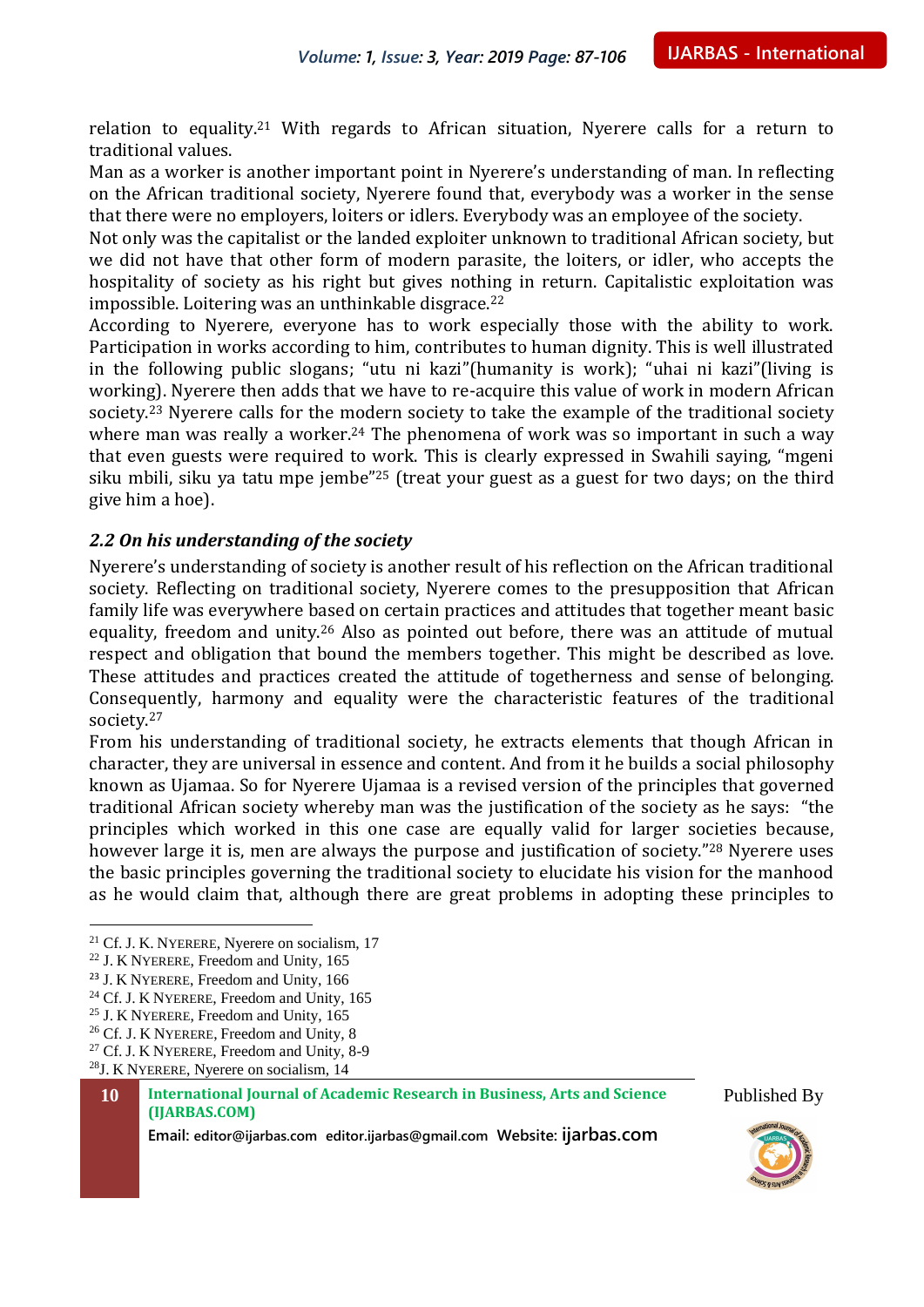really large units that are different from the family unit, they are the only basis on which the society can hope to operate in harmony and in accordance with its purpose.<sup>29</sup>

In summary, Nyerere's understanding of society revolves around human relations based on the ideas extracted from the analysis of traditional African societies from which he comes up with three assumptions as the operational principles upon which the African societies are built. Such operational principles are equality, freedom and unity. Inherent in these principles are the ideas of togetherness and sharing. Departing from these major principles, Nyerere sees society as a group of people living together with a specific goals or end, and this end is man.

#### *2.2.1 Man and society*

Man's existence in society involves an inevitable and inescapable conflict, a conflict of his own desire. For every individual really want two things; freedom to pursue his own interests and his own inclination. At the same time, he wants the freedom which can be obtained only through life in society; freedom from fear of personal attack, freedom from effect of natural dangers which from time to time hit every individual and which cannot be withstood without help and freedom to gain rewards from nature for which his own unaided strength is insufficient. To gain personal safety a man must cooperative endeavor he must at times cooperate with others regardless of his own particular wishes.<sup>30</sup> This kind of conflict is inherent in the existence of society, all societies. It becomes greater the more complicated man's relationship with his fellows and the greater his consequent potential rewards from living in society.

#### *2.2.2 On his understanding of development*

Nyerere derives his understanding of development from his understanding of man and society. Nyerere defines development as a motion from problems to betterment in the way of thinking, in economy, social affairs, as well as in politics.<sup>31</sup> He holds an anthropocentric understanding of development in which things are meaningful in so far as they help to promote the well-being of man. Thus development is looked and interpreted from the point of its relation with man. This means that according to Nyerere development should have its end and focus in man. He says: "For truth is that development means the development of people, development brings freedom, provided it is the development of people."<sup>32</sup> This man -centered kind of development according to Nyerere can be measured by the social services to people, meaning health care, education, moral life, economic standards and freedom of the people. He says, roads, buildings, the increase of crop output and other things of this nature, are not development; they are only tools of development. An increase in the number of schools

building is development only if those buildings can be, and are being, used to develop the

 $\overline{a}$ 

<sup>32</sup> J. K NYERERE, Freedom and Development, 59-60





<sup>29</sup> Cf. J. K.NYERERE, Nyerere on socialism, 14

<sup>30</sup> Cf J. K. NYERERE, Nyerere on socialism, 9

<sup>&</sup>lt;sup>31</sup> Cf. J. K NYERERE, Freedom and Development, 59

**<sup>11</sup> International Journal of Academic Research in Business, Arts and Science (IJARBAS.COM)**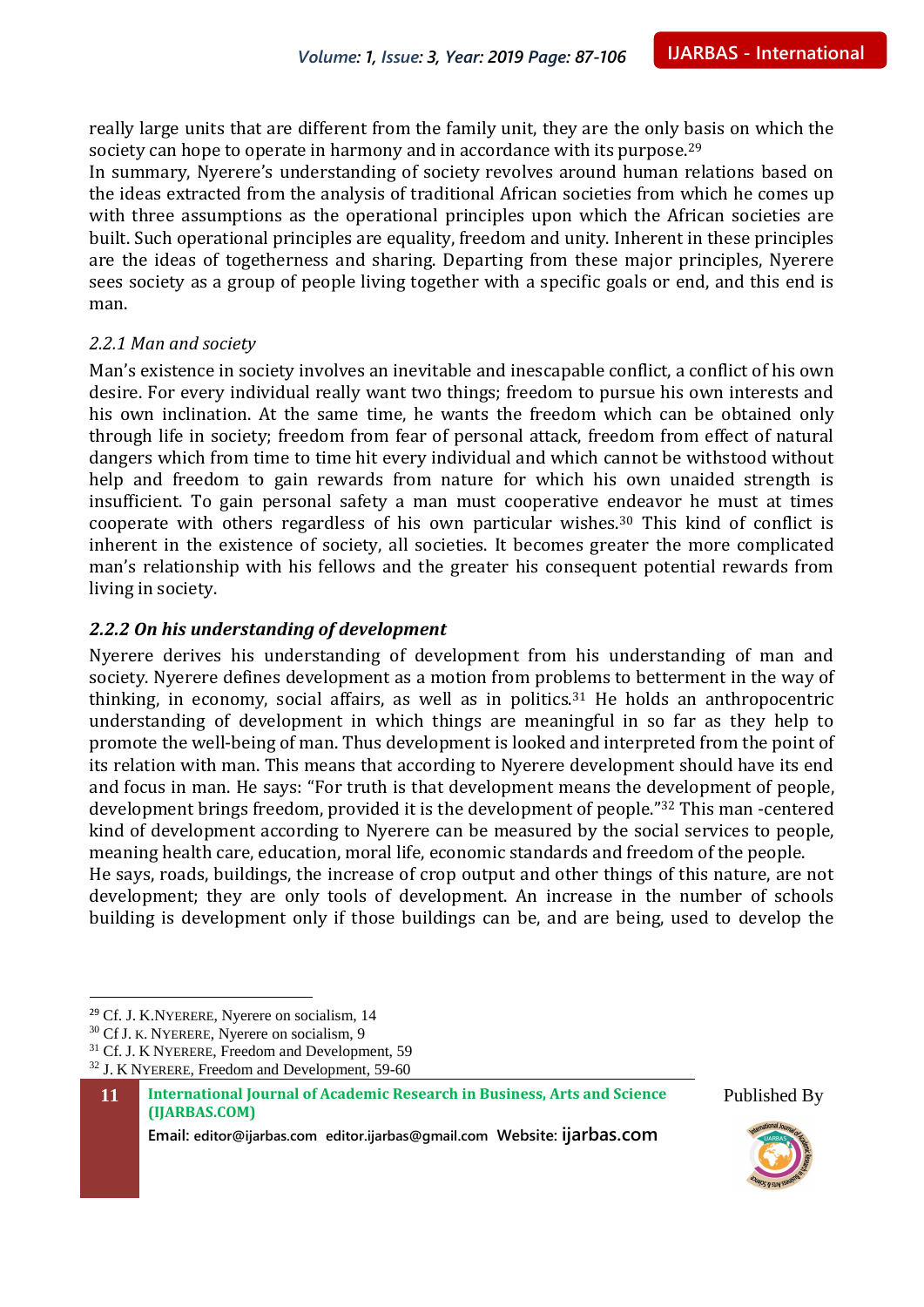minds and the understanding of people. An increase in the output of wheat, maize or beans is only development if it leads to the better nutrition of the people.<sup>33</sup>

Nyerere sees these as the development of the people. He then sets forward what should be the six basic requirements for the development of people. These are people themselves, land, hard work, intelligence, good policies, and good leadership.<sup>34</sup>

According to Nyerere, people are the most basic requirement of development. Because without people there is no need of development since development is for people and it has to be brought by the people themselves. He sees land as the backbone of development. From the land according to Nyerere, we can exploit minerals, cultivate, construct roads, schools, industries and so forth. These roads, schools, industries and others have to be used to develop the minds and understanding of people as well as their social life.

Coming to hard working, Nyerere find out that, development pre-supposes hard work for every member of the society. This will increase the production as well as the income of the society. Concerning intelligence according to Nyerere, it is not enough to work hard. One must work hard intelligently. He gives the example of using a big hoe instead of using a small one, using cow plough instead of a hoe, or using tractor instead of a cow plough.<sup>35</sup> Parallel with hard work is good policies. Good policies according to Nyerere, have to direct individuals and give them freedom to express their views.<sup>36</sup> Allied to good policies is good leadership. Good leadership in the mind of Nyerere, safeguards and promotes social development. According to Nyerere if development is the development of man, it has after all to promote freedom, but development cannot promote freedom unless it makes man self-reliant. Thus Nyerere sees that a meaningful development is that which makes man self-reliant. <sup>37</sup> Nyerere's understanding of development is closely linked with the idea of freedom and the two cannot according to Nyerere be treated as different realities though they are different in definition and in essence.

Development according to Nyerere is entailed in the notion of freedom. For it is in freedom that one gets a real development. However, there is no freedom without development as he says; 'freedom and development are as completely linked together as are chickens and eggs. Without chickens you get no eggs and without eggs you soon have no chickens. Similarly, without freedom you get no development and without development you very soon lose your freedom. <sup>38</sup>

One should note that Nyerere is not concerned much on psychological freedom of which every human being has in as much as he has the will, but rather, he is concerned with economic freedom. From the point of economic freedom, Nyerere sees that there is no economic freedom out of economic backwardness. The economic backwardness blocks one's ability to make decisions that would affect his life and his development.

Nyerere talks of freedom in three levels, these are national freedom, acquired freedom and personal freedom. National freedom is the ability of citizens to determine their future and

 $\overline{a}$ 

<sup>35</sup> Cf. J.K Nyerere, quoted by P. English – K.M Kalumba, African Philosophy , 305-307

<sup>36</sup>J. K NYERERE, Freedom and Development, 61

**12 International Journal of Academic Research in Business, Arts and Science (IJARBAS.COM)**





<sup>33</sup> J. K NYERERE, Freedom and Development, 59

<sup>34</sup> Cf. J. K NYERERE, quoted by P. English – K.M Kalumba, African Philosophy , 305-307

 $37$  Cf. J. K NYERERE, quoted by P. English – K.M Kalumba, African Philosophy, 309 <sup>38</sup> J. K NYERERE, Freedom and Development, 58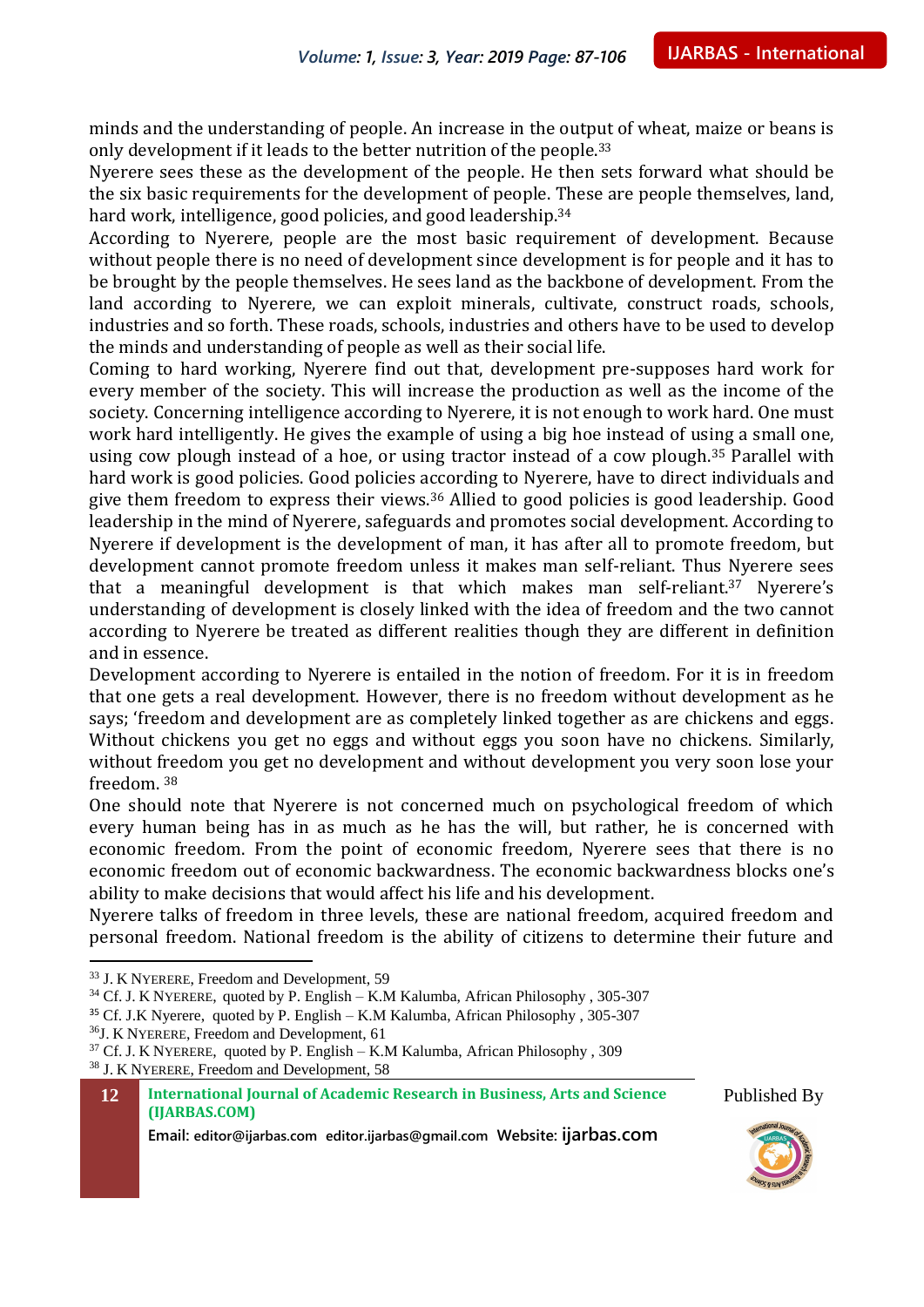govern themselves without interference from outsiders. This level of freedom enables the nation to decide how to bring the development to its citizens and to the nation at large.<sup>39</sup>

Acquired development or community in a strict sense of understanding, is explained by Nyerere as freedom from hunger, diseases, poverty and illiteracy. Development cannot occur if these problems still exists in our societies. When man is not freed from these elements, problems still exist in society. When man is not freed from these elements, he certainly becomes unable to carry on certain decisions that will affect his development. This is the logic behind the introduction of 'elimu kwa wote',(the universal primary of education (UPE)) and 'elimu ya watu wazima' (elderly person education).

Personal freedom is the right of an individual to live in dignity, equality, freedom of speech and participation in decision making.<sup>40</sup> This level of freedom gives man the awareness that he is a unique person with private desires. Nevertheless, these desires have to be in consistency with the good of the society. Concerning this level of freedom Nyerere says, "man can defend his rights effectively only when he understands what they are and knows how to use the constitutional machinery which exists for the defense of those rights. Knowledge of this kind is part of development."<sup>41</sup>

#### **3. KARL MARX'S CONCEPT OF DEVELOPMENT**

Marx's political philosophy is a reaction to the social situation that was prevailing in Europe at his time The whole of Marx's philosophy is influenced very much by the thoughts of Hegel and Feurbach. Hegelian philosophy is the foundation of Marxist philosophy. From it Marx borrowed his organic conception of society, evolutionary view of history, and dialectics. From Feubarch, Marx borrowed the notion of material nature as the nature of reality. Marx takes this from Feurbach's criticism of Hegelian philosophy.

This is the situation that favored the advance of industrialization. Industrialization divided the society into classes: rich and poor class, i.e., "bourgeoisie" who owned all the means of production and "proletariat" who were mass labourers. These classes grew in step with the growth of the capitalist political economy. The rich class was exploiting the poor class. In this capitalist political economy, man was alienated from his labour, his creative power, his fellow men and from himself. Looking at all these factors, Marx developed his political philosophy which was a reaction to capitalism. Such philosophy is known as communism. Marx approaches his philosophy from anthropological point of view from which he gives his understanding of man's nature and how does he relate to society and economy. It is on the basis of these understandings that he criticizes the capitalist economy as exploitative.

#### *3.1 On his anthropological understanding of man*

Marx understands man "as a being in and 'at' the world.<sup>42</sup>" Marx explains this as he says man is a being 'in' the world, for man is living in the real objective world and he is determined by

 $\overline{a}$ 





<sup>&</sup>lt;sup>39</sup> J. K NYERERE, Freedom and Development, 58

<sup>40</sup> J. K NYERERE, Freedom and Development, 58

<sup>41</sup> J. K NYERERE, Freedom and Development, 59

<sup>&</sup>lt;sup>42</sup> MARX quoted by H. J. KOREN, Marx and the Authenitc Man, 28

**<sup>13</sup> International Journal of Academic Research in Business, Arts and Science (IJARBAS.COM)**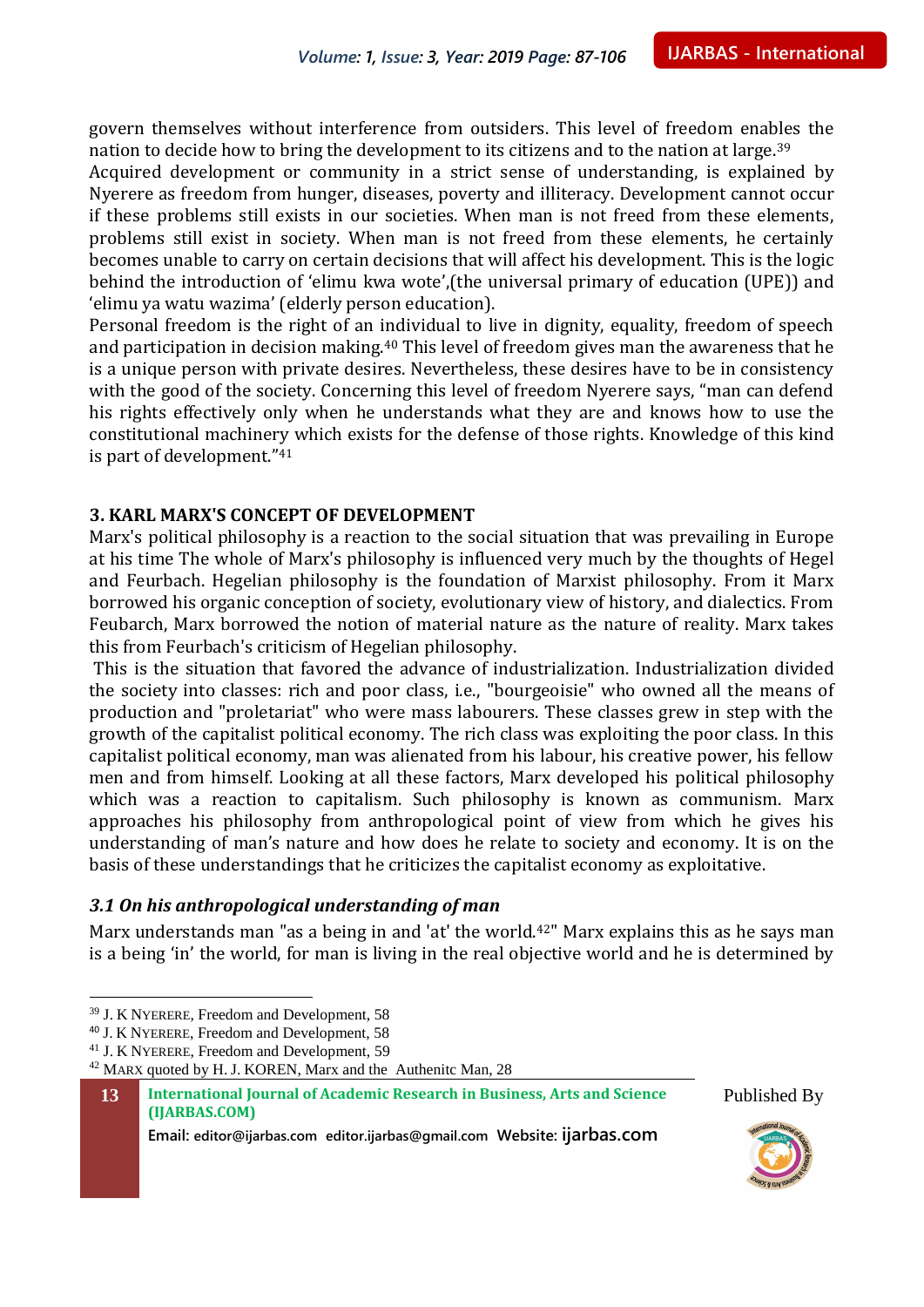the world.<sup>43</sup> This is to say everything man is and everything man does is completely dependent upon the world. In every way man is forced to make use of the world. Whatever man does, he cannot escape his dependence on the world. In other words, man has needs and these needs are fulfilled by the world. Man needs the available world.<sup>44</sup>

Koren following the analysis of Marx on man, says that man is not in the world in a static way. "Man is also 'at' the world, dynamically involved in it. " Man is a 'needy' being: the poverty of what he makes self-realization exist in him as an inner necessity, as a need."<sup>45</sup> According to Marx, man is 'at' the world inasmuch as the available world is not simply given 'ready to use' by nature. Man must make the world available to himself. In so doing, man changes himself, for by humanizing the world, man also humanizes himself. By acting on the external world and changing it, man at the same time changes his own nature.<sup>46</sup> Marx here seems to be calling attention to the psychological fact that man is a self-realizing being, and that human history is the history of man's progressive self-realization. Man is a self-project as well as the world's project. As he says: "the history of the world is nothing but the begetting of man through human labour, nothing but the coming to be of nature for man."<sup>47</sup>

The above wordings automatically led Marx to conceive man as a worker. It is according to Marx, by work man makes nature his inorganic body and enters into a process of 'metabolism' with nature.<sup>48</sup> Hence, man's being in and 'at' the world, is work. However, in working man needs others as fellow workers. This led Marx to conclude of man as a social being as he says: "man's existence for the other and other's existence for him."49 The anthropological analysis of man introduced Marx to the understanding of society.

#### *3.2 On his understanding of society*

According to Marx, society is not an abstract entity existing over and above the people composing it. It is a name for the totality of relationships in which people live as he says: "Communism is not for us a stable state to be established, an ideal to which reality will have to adjust itself, but the real movement of history." For Marx then, society is a reality on which man lives. Certainly Marx has in mind the communist society in which he sees it as the coming of the authentic society, from which the integral and social man emerges.50 Marx sees the authentic communist society will emerge out of revolution which leads to violent overthrow of capitalism (bourgeoisie) by workers who he terms "the proletariat".51

 $\overline{a}$ 

<sup>50</sup>Cf. *H.* J.KOREN,**Marx and the Authentic Man,** *102.*

<sup>51</sup>Cf. *R. H. POKIN - A. STROLL,* **Philosophy: Made Simple,** *83-84.*

**14 International Journal of Academic Research in Business, Arts and Science (IJARBAS.COM)**





<sup>&</sup>lt;sup>43</sup> Cf. MARX quoted by H. J KOREN Marx and the Authentic Man, 28

<sup>44</sup> Cf. H J. KOREN, Marx and the Authentic Man, 28-29

<sup>45</sup>MARX quoted by H. J KOREN, Marx and the authentic man, 29 <sup>46</sup>Cf. K MARX, Capital 1, 173.

 $47$ MARX quoted by H. J KOREN, Marx and the authentic Man, 29

<sup>48</sup>MARX quoted by H. J KOREN , Marx and the authentic Man, 31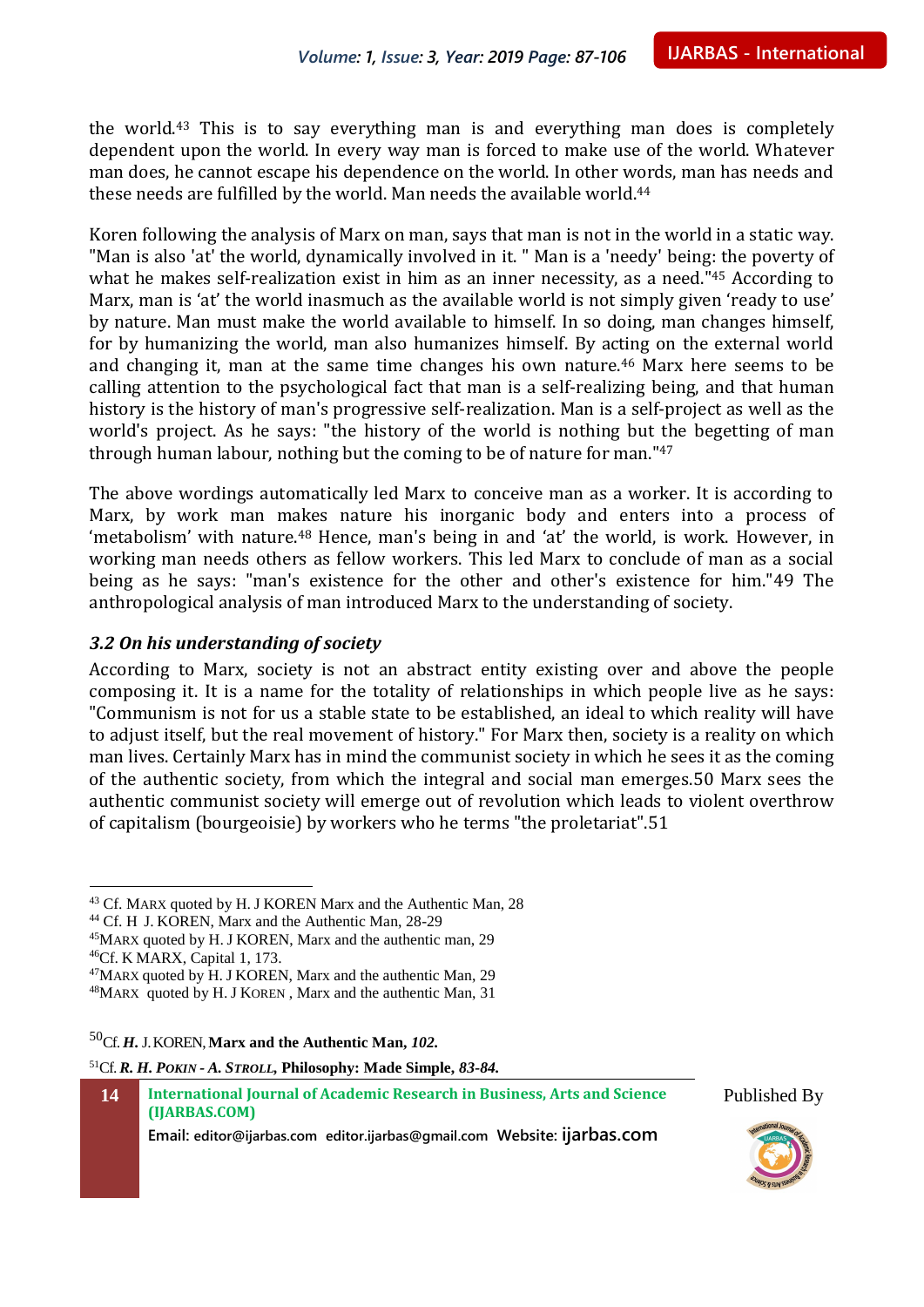Marx divides this revolution into two phases: the dictatorship of the "proletariat" and ultimate communism. As he says: (i) that the class struggle necessarily leads to the dictatorship of the proletariat, (ii) that this dictatorship itself only constitutes the transition to the abolition of all classes and to a classless society.52

Thus, according to Marx, the dictatorship of the 'proletariat' is a temporary phase that prepares the way for absolute communism. This 'proletariat' class have to take over the absolute power of the government. This according to Marx is not for the sake of mere replacement of one dominant group with the other. It is to complete the transition from capitalism to communism. In this phase, all private property will be seized, nationalized, and thus made into the equal property of all.53

Absolute communism is what Marx refers to as a classless society, the coming of authentic society and authentic man. At this point the shortcomings of all the dialectical stages of history will be overcome. Man will no longer be dominated by the material world. He will recognize it as his own product, and he will henceforth dominate it.54 There will not be any kind of alienation in that society. Man will relate to the whole world of material objects as the product of human labour. Class war and class division will not exist in it any more. Since everybody will be a worker, there will be equal distribution of wealth or properties produced. The whole man will exist, human ethics will take the place of class ethics and a genuine humanism will reign.55 Everybody will be the employee of the society and there will not be employer except the society. Finally, there will not be any kind of exploitation. Hence, we can say that according to Marx society is the organizational means by which men co-operate in the tasks of winning their livelihoods.

#### *3.3 On his understanding of development*

Following "historical materialism,"56 Marx's concept of development is based on materialist dialectics. Dialectic is a process that moves from a first stage (thesis), to a second stage that negates or contradicts the first (antithesis). This negation is overcomed by a third stage in which a new concept (synthesis) emerges as a higher truth that transcends them.57 For Marx, the dialectic is materialist simply because the nature of reality is material, the world reflected in the mind of man and translated into forms of thought.58 According to him, dialectic is the theory of development. Dialectic is the source and driving force of development of matter and consciousness. It is the struggle of opposites. According to Sowel, this is explained by Marx

 $\overline{a}$ 

**15 International Journal of Academic Research in Business, Arts and Science (IJARBAS.COM)**





*<sup>52</sup>K. MARX,* **Selected Writings,** *341.*

<sup>53</sup>Cf. K.*MARX,***Selected Writings,** *237.*

<sup>54</sup>Cf. K.MARX,**Selected Writings,** *238.*

<sup>55</sup>Cf. F.COPLESTONE, **History of Philosophy,** VII, *329.*

*<sup>56</sup>Materialism in the general sense refers to the metaphysical position which states that reality is nothing but matter. Yet Marx applies the term historical materialism to mean the reality of material objects is not of human beings, but is actually a reality that has been transformed by human labour in the course of history. <sup>57</sup> Cf. F. COPLESTONE,* **History of Philosophy,** *VII, 315-316.*

*<sup>58</sup>Cf. K. MARX,* **Capital,** *1,18.*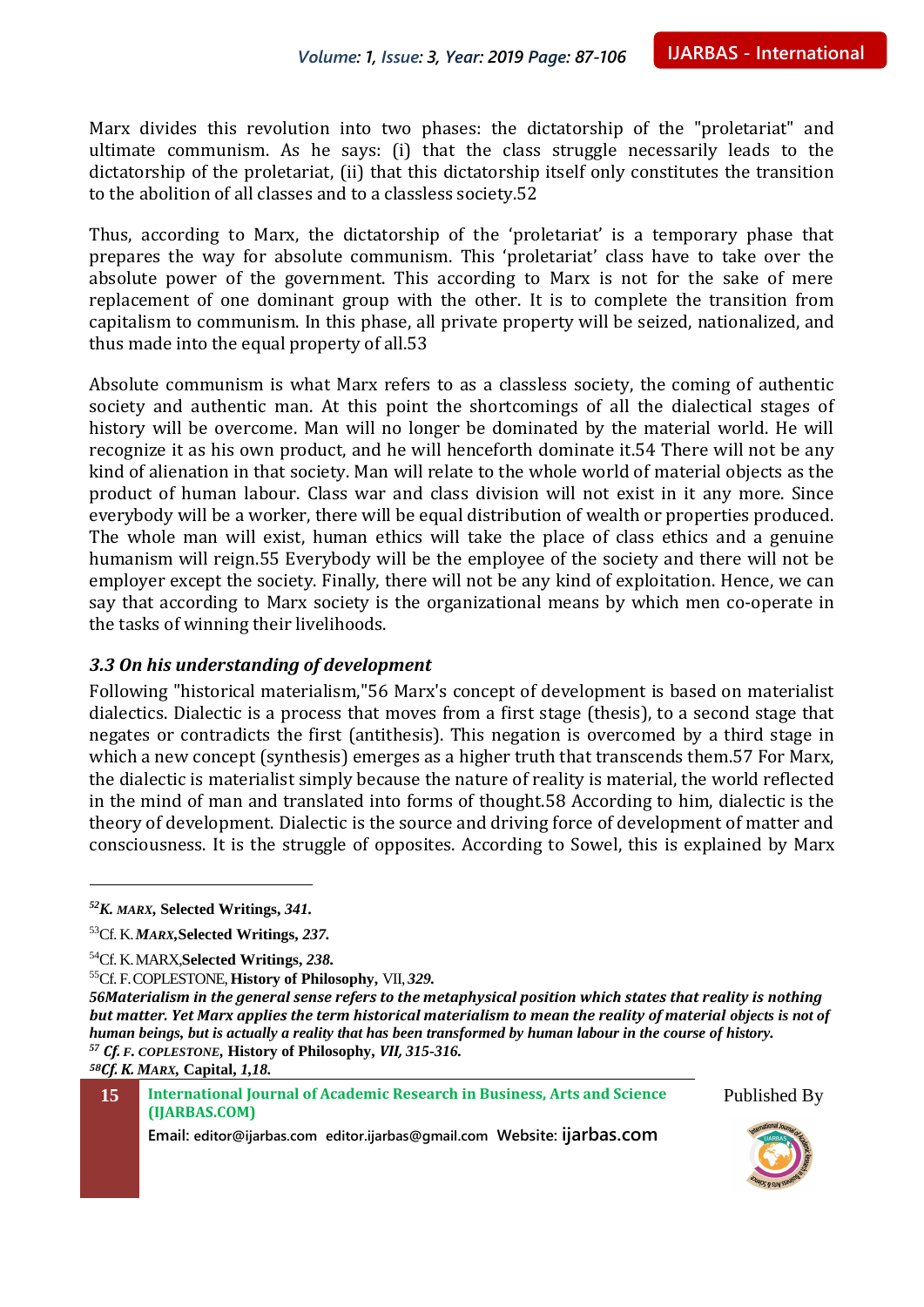when he says that, 'his concern for social development is not met by the capitalistic expansion of output. But this capitalist productivity prepares the ground and pre-conditions for a new society that at last will make the development of all people its primary mission.'59

Moving from this line of thought, Marx understands development as a motion characterized by a struggle of opposites. He defines development as the "transition from one form to another, from one series of connections into a different one."60 Following this definition we can say that, according to Marx this transition means not simply quantitative growth but qualitative transformation. The transformations occur via contradictions. Since Marx conceives man as a worker, he sees the humanity of man as historically unfolded and transformed through his own productive work. He also sees communism as a "society in which the full and free development of every individual forms the ruling principle."<sup>61</sup> He views it as a society that is interested in free development and exercise of physical and mental faculties of its members. Yet these transformations are manifested in different spheres of the material world. One of these spheres is the social sphere. Marx sets out three main factors that affect social development: the law of unity and struggle of opposites (mode of production), the passage from quantitative to qualitative change, and people.

Social development according to Marx, proceeds on the basis of the unity and struggle of the opposites. The main contradictions in this struggle are the contradictions of material production.<sup>62</sup> Material production is the basis of social life. It consists of three factors: conditions of production such as climate, geography, physical location, total population, forces of production, and relation of production.<sup>63</sup> By forces of production, Marx means material forces such as artificial instruments of production, skills, technology and the type of labour that society can supply.<sup>64</sup> Relations of production means the type of society in which the production is taking place, $65$  for example communist society. The contradiction exists especially between the forces and relations of production. The sum total of all these in any society constitutes the economic foundation of the society.<sup>66</sup> This is what Marx calls economic "substructure."<sup>67</sup> Substructure determines everything, for instance what course history will take, what society will be like and what kind of philosophy will arise. These various things constitute what Marx calls "superstructure."<sup>68</sup> As he says, "the mode of production of material life conditions the social, political and intellectual life process in general. It is not the

 $\overline{a}$ 

- <sup>61</sup> K. MARX, Capital, I, 555
- <sup>62</sup> Cf. K. MARX, Capital, I, 18
- <sup>63</sup> Cf. K. MARX, Capital, I, 1065

- <sup>65</sup> Cf. K. MARX, Selected writings, 389
- <sup>66</sup> Cf. K. MARX, Selected writings, 389
- <sup>67</sup> Cf. K. MARX, Selected writings, 389
- <sup>68</sup> Cf. K. MARX, Selected writings, 389

**16 International Journal of Academic Research in Business, Arts and Science (IJARBAS.COM)**





<sup>59</sup> J.SOWEL, **Marxism: Philosophy and Economics,** *70.*

*<sup>60</sup>K. MARX,* **Capital,** *1,27*

<sup>64</sup> Cf. K. MARX, Capital, I. 174-175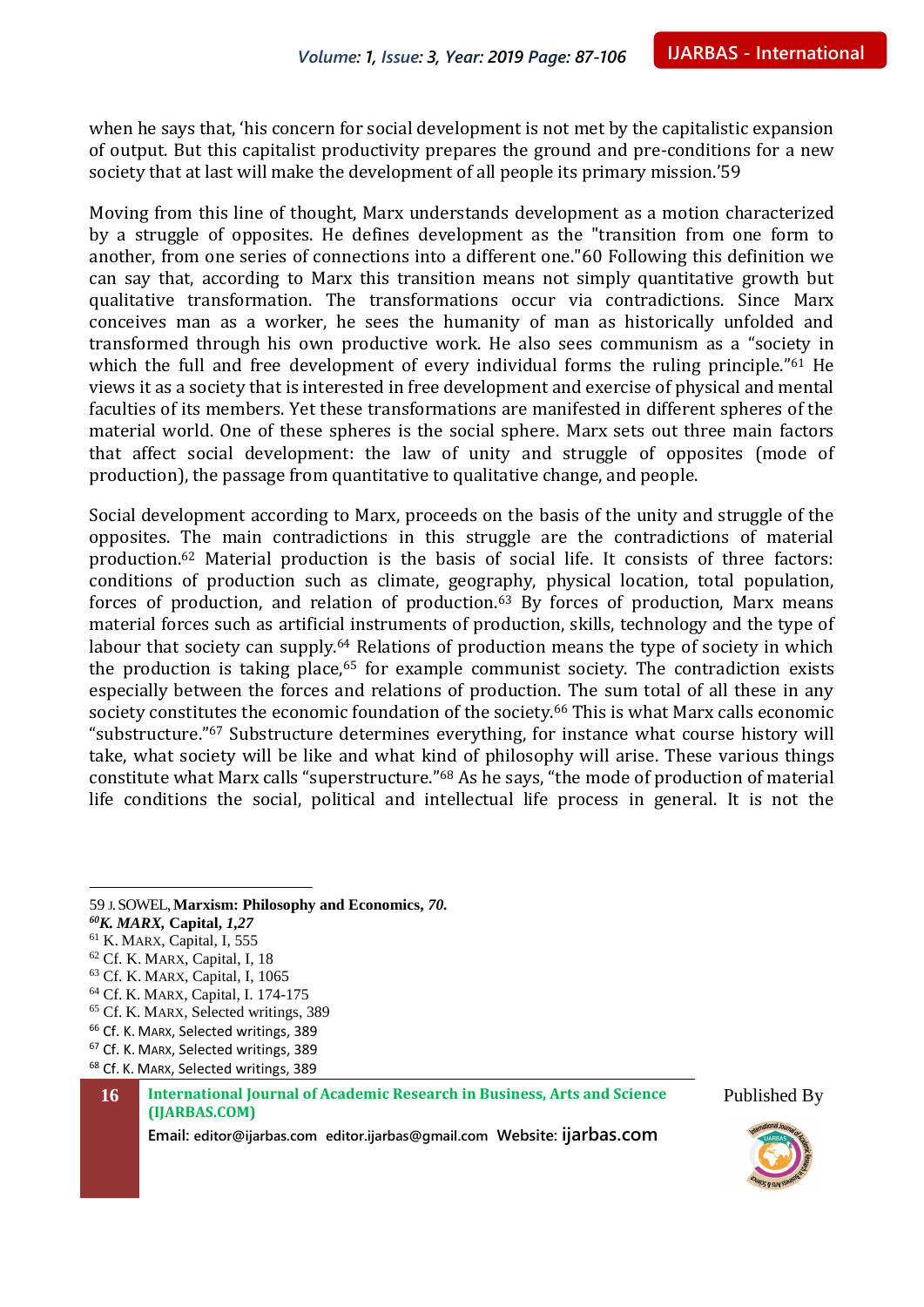consciousness of men that determines their being, but on the contrary, their social being that determines their consciousness."<sup>69</sup>

The struggle of the opposites according to Marx creates a passage from quantitative to qualitative changes, as he says: "merely quantitative differences beyond a certain point pass into qualitative changes."70 This passage from quantitative into qualitative changes, is explained by Marx as one of the basic laws of development of reality. In the course of this passage, the movement of objects and phenomena from the low to the high, from the old to the new takes place.71 This passage occurs especially when there is contradiction within the economic structure of society. This leads to revolution, that is, a qualitative change to a new economic structure, a new social era. Yet, qualitative changes occur only when a contradiction mature within the womb of the old society through a series of quantitative changes.72

In this movement, people are the decisive force. The term people is primarily referred to by Marx as working people. This is because for Marx as Koren states: "Man's existence, is being a worker, man's co-existence is being a fellow worker and the development of man's power to work determines everything else."73 This means that for Marx the working people are the chief productive force. They make history first and foremost by their productive labour. They are the ones who produce all the material wealth, for example, the towns and villages, factories, roads, houses, foods, and schools. They produce everything without which mankind cannot exist. They are the main driving force of technical progress as well. Thus according to Marx, the whole of man's activity is based on material production.

#### **4. ON THEIR UNDERSTANDING OF VARIOUS ASPECTS APPLICABLE TO MAN**

Nyerere and Marx understand man from anthropological and sociological point of view. They do not describe man as abstract being or devoid of membership in the society. Man is seen in the context of the society by both of them. Man is equal member of the society and is the focus of all sorts of development. Looking at the society, they understand it as a place where the end is man. That is, as place in which man lives and society is for the welfare of man. Both Nyerere and Marx supports society in which there is equality, no exploitation, no classes among the members, just society. Every member of the society has the same rights and have to work for the good of the society. Like Nyerere, Marx supports a state controlled economy. Therefore, they both understand society as a conducive environment to foster the development of man.

 $\overline{a}$ 





<sup>69</sup> K. MARX, Selected writings, 389

*<sup>70</sup>K. MARX,* **Capital,** *1,292.*

<sup>71</sup>Cf. F.COPLESTONE, **History of Philosophy,** VII, *324.*

<sup>72</sup>Cf. K.*MARX,* **Capital,** *1,18.*

*<sup>73</sup>H. J. KOREN,* **Marx and the Authentic Man,** *33.*

**<sup>17</sup> International Journal of Academic Research in Business, Arts and Science (IJARBAS.COM)**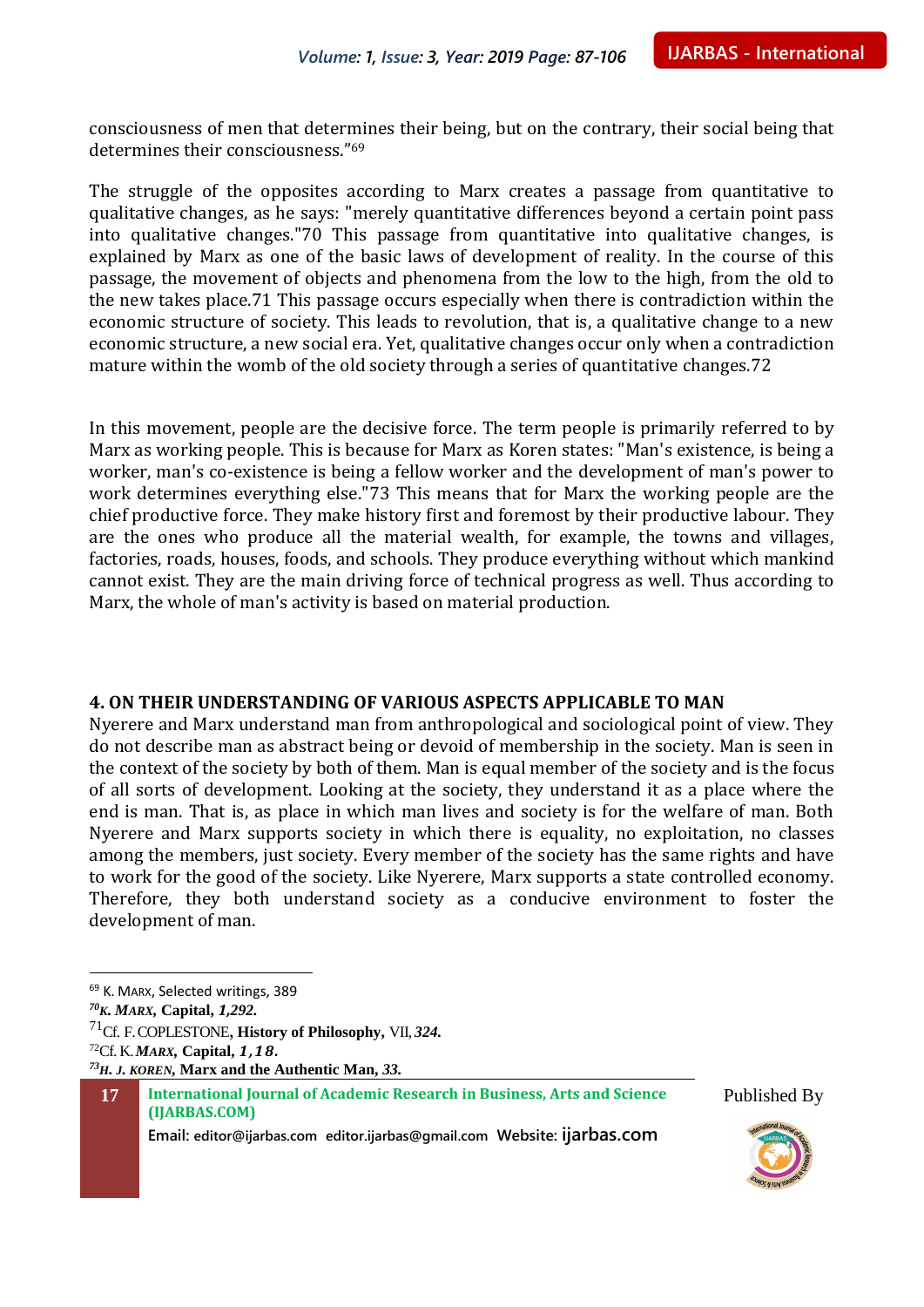The coincidence in the understanding of development according to Nyerere and Marx is found right away starting from their definitions of the term development. They define development as movement or process. According to Nyerere, development is a motion from problems to betterment in the way of thinking, in economy, in social affairs as well as in politics.<sup>74</sup> Having the same meaning but using different words, Marx defines development as "a transition from one form to another, from one series of connection into different one."<sup>75</sup> This transition applies to matter and consciousness. They both hold that any meaningful development should aim at the well-being of man. They both see man as the center of development. However, looking at the factors which affect development given by both, it is found that, both point man out as the main factor affecting development. Nyerere would say, development is for the people and it has to be brought by people themselves whereas Marx stress that people are the decisive force in development.

#### **5. FINDINGS AND RESULTS**

#### *4.1 Findings*

A systematic library research has been conducted by the researcher. In research two major methods are applied, for empirical research involves quantitative method while descriptive research involves the qualitative methods. Over my paper I have applied the later method, the qualitative. Throughout the work I aimed at comparative knowledge between Nyerere's and Karl Marx Concept of Development. Both the similitude and difference would be generated.

#### *4.2 Results*

 $\overline{a}$ 

Various reading centers were visited to gather data. The researcher obtained data related to Mwl. J. K. Nyerere and Karl Marx. From the findings, the researcher realized that Nyerere treated the concept of Ujamaa on his own style and what he wrote on his book of Socialism and Self-reliance he meant it in practical life for the Tanzanians. From the results, Nyerere shows that development is generated from the togetherness. On the other hand, Karl Marx treated the issue of Development by looking for equality between the Proletariats and bourgeoisie. He aimed at class less society. He finally applied the dialectic materialism where he said, off course man depends on materials for his survival, but in achieving those materials there should mutual co-operation between those who have and those without. He aimed at class less society.

**18 International Journal of Academic Research in Business, Arts and Science (IJARBAS.COM)**





<sup>74</sup> Cf. J. K. NYERERE, Freedom and Development, 59 <sup>75</sup> K. MARX, Capital, I, 27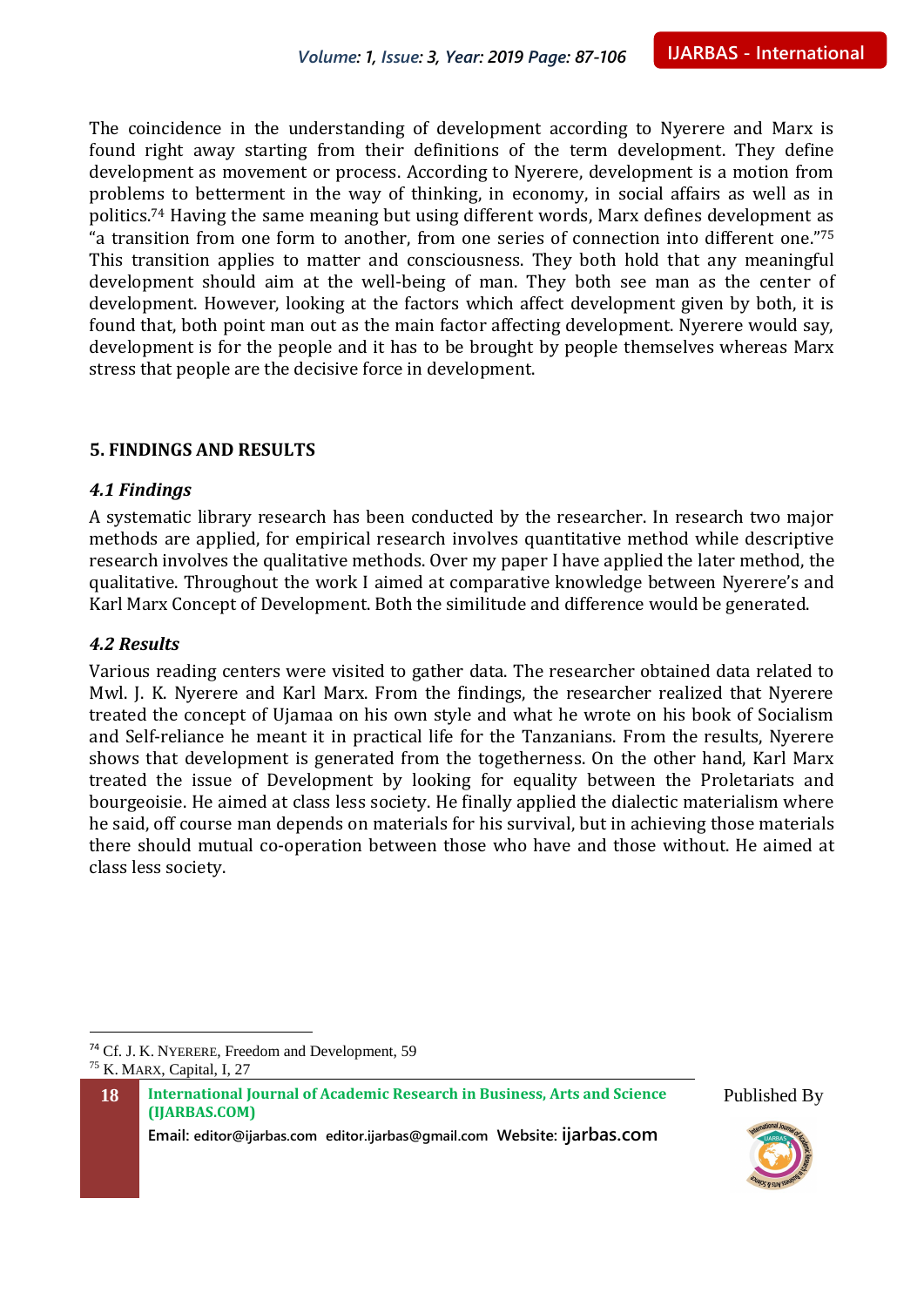#### **Conclusion**

In this paper, I have at least show how both Nyerere and Marx understand development basing on their anthropological understanding of man and society. Both Nyerere and Marx develop their understandings of development departing mainly from social anthropology. Nyerere centering on the Bantu basic notion of anthropocentrism where man is the center of everything and Marx centering on the dialectical materialism.

Nyerere understands man as a member of society, that is, man is a social being, as a respected being with regard to age, as an equal being and as a worker. He understands society from socialist point of view, that is, Ujamaa society, which he defines as an attitude of mind. Nyerere understands development as a movement from problems to betterment. According to Nyerere this definition applies to both material and spiritual nature of man. Development according to Nyerere is meaningful if and only if it is for man. Also according to him development has to be brought by man himself. From here then Nyerere sets six requirements of development which are people, land, hard work, intelligence, good policies and good leadership.

Marx understands man as an active being who has to transform nature and so transform himself. Man is a being in and at the world. Marx understand society from communist point of view. As regards development, Marx understands it as a process which is a transition from one form to another, from one series of connection into a different one. This transition applies to both matter and consciousness. Like Nyerere, development for Marx is meaningful if and only if it is for man. Then Marx sets three main factors which affects development; the law of unity and struggle of opposites, passage from quantitative to qualitative change and people.

What I have discovered in this work is that, both thinkers were influenced by the historical epoch in which they lived. Nyerere influenced by the experience of colonialism and Marx influenced by the experience of unmerciful capitalism. As a result, Nyerere went back to traditional African society and came up with three assumptions which shaped his understanding of man, society and development. Unlike Nyerere, Marx appealed to dialectic idealism of Hegel and transformed it into dialectic materialism and so came up with his understanding.

Implicitly, I have attempted to show the way these two thinkers understand development basing on their anthropological understanding of man and society. It is my hope that, any sincere reader may discover the richness found in the understanding of man, society and development according to these two thinkers. Also it is my hope that any sincere reader may discover the philosophical elements found in Nyerere's understanding of man, society and development. However, question may rise, are the understanding of development according to these two thinkers applicable to the world today? This and many other questions which may arise from this work are left open for any other scholar to give response to them and enrich more this theme by deepening its aspects.

**19 International Journal of Academic Research in Business, Arts and Science (IJARBAS.COM)**

**Email: editor@ijarbas.com editor.ijarbas@gmail.com Website: ijarbas.com**